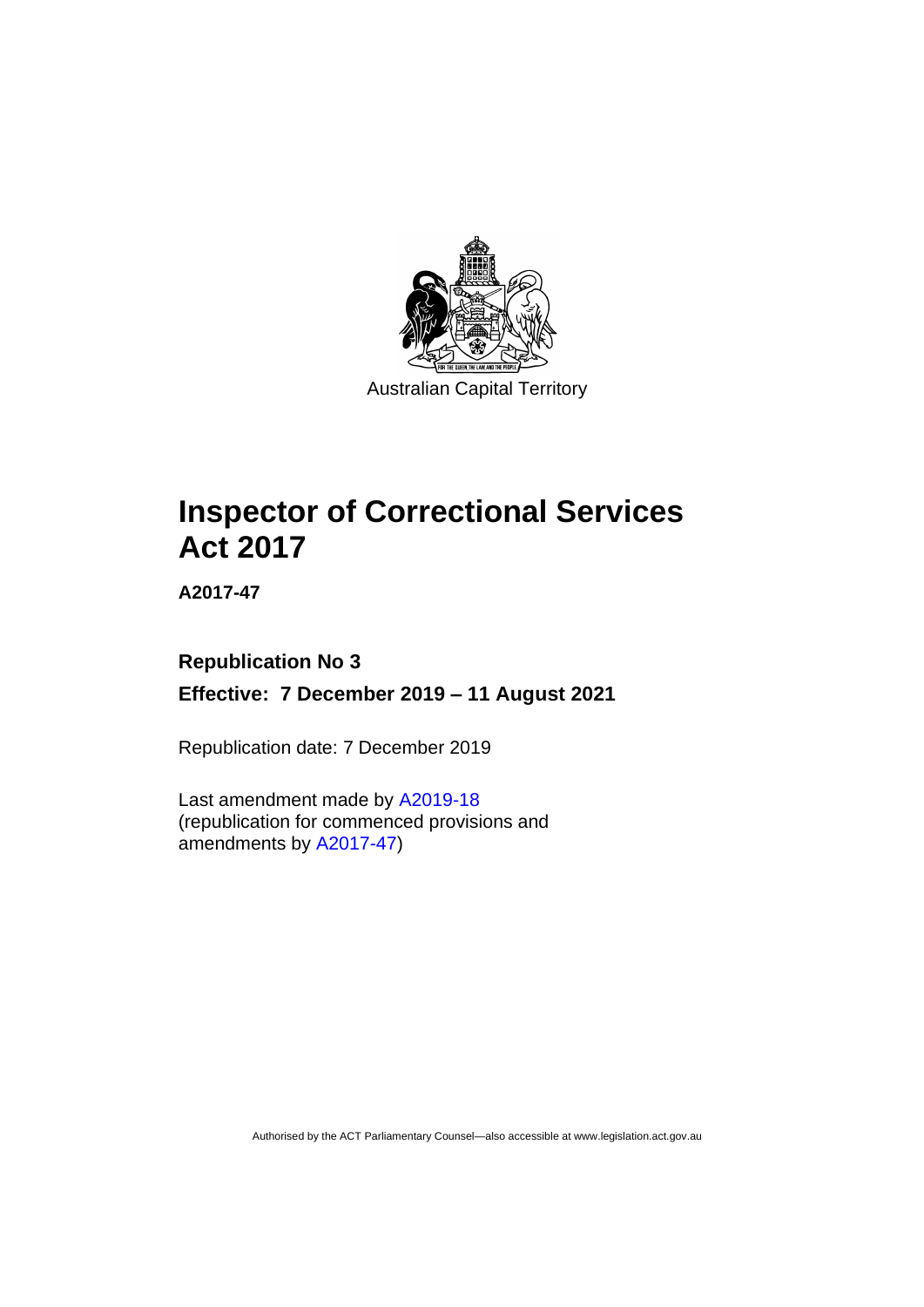#### **About this republication**

#### **The republished law**

This is a republication of the *Inspector of Correctional Services Act 2017* (including any amendment made under the *[Legislation Act 2001](http://www.legislation.act.gov.au/a/2001-14)*, part 11.3 (Editorial changes)) as in force on 7 December 2019*.* It also includes any commencement, amendment, repeal or expiry affecting this republished law to 7 December 2019.

The legislation history and amendment history of the republished law are set out in endnotes 3 and 4.

#### **Kinds of republications**

The Parliamentary Counsel's Office prepares 2 kinds of republications of ACT laws (see the ACT legislation register at [www.legislation.act.gov.au\)](http://www.legislation.act.gov.au/):

- authorised republications to which the *[Legislation Act 2001](http://www.legislation.act.gov.au/a/2001-14)* applies
- unauthorised republications.

The status of this republication appears on the bottom of each page.

#### **Editorial changes**

The *[Legislation Act 2001](http://www.legislation.act.gov.au/a/2001-14)*, part 11.3 authorises the Parliamentary Counsel to make editorial amendments and other changes of a formal nature when preparing a law for republication. Editorial changes do not change the effect of the law, but have effect as if they had been made by an Act commencing on the republication date (see *[Legislation Act 2001](http://www.legislation.act.gov.au/a/2001-14)*, s 115 and s 117). The changes are made if the Parliamentary Counsel considers they are desirable to bring the law into line, or more closely into line, with current legislative drafting practice.

This republication includes amendments made under part 11.3 (see endnote 1).

#### **Uncommenced provisions and amendments**

If a provision of the republished law has not commenced, the symbol  $\mathbf{U}$  appears immediately before the provision heading. Any uncommenced amendments that affect this republished law are accessible on the ACT legislation register [\(www.legislation.act.gov.au\)](http://www.legislation.act.gov.au/). For more information, see the home page for this law on the register.

#### **Modifications**

If a provision of the republished law is affected by a current modification, the symbol  $\mathbf{M}$  appears immediately before the provision heading. The text of the modifying provision appears in the endnotes. For the legal status of modifications, see the *[Legislation](http://www.legislation.act.gov.au/a/2001-14)  Act [2001](http://www.legislation.act.gov.au/a/2001-14)*, section 95.

#### **Penalties**

At the republication date, the value of a penalty unit for an offence against this law is \$160 for an individual and \$810 for a corporation (see *[Legislation Act 2001](http://www.legislation.act.gov.au/a/2001-14)*, s 133).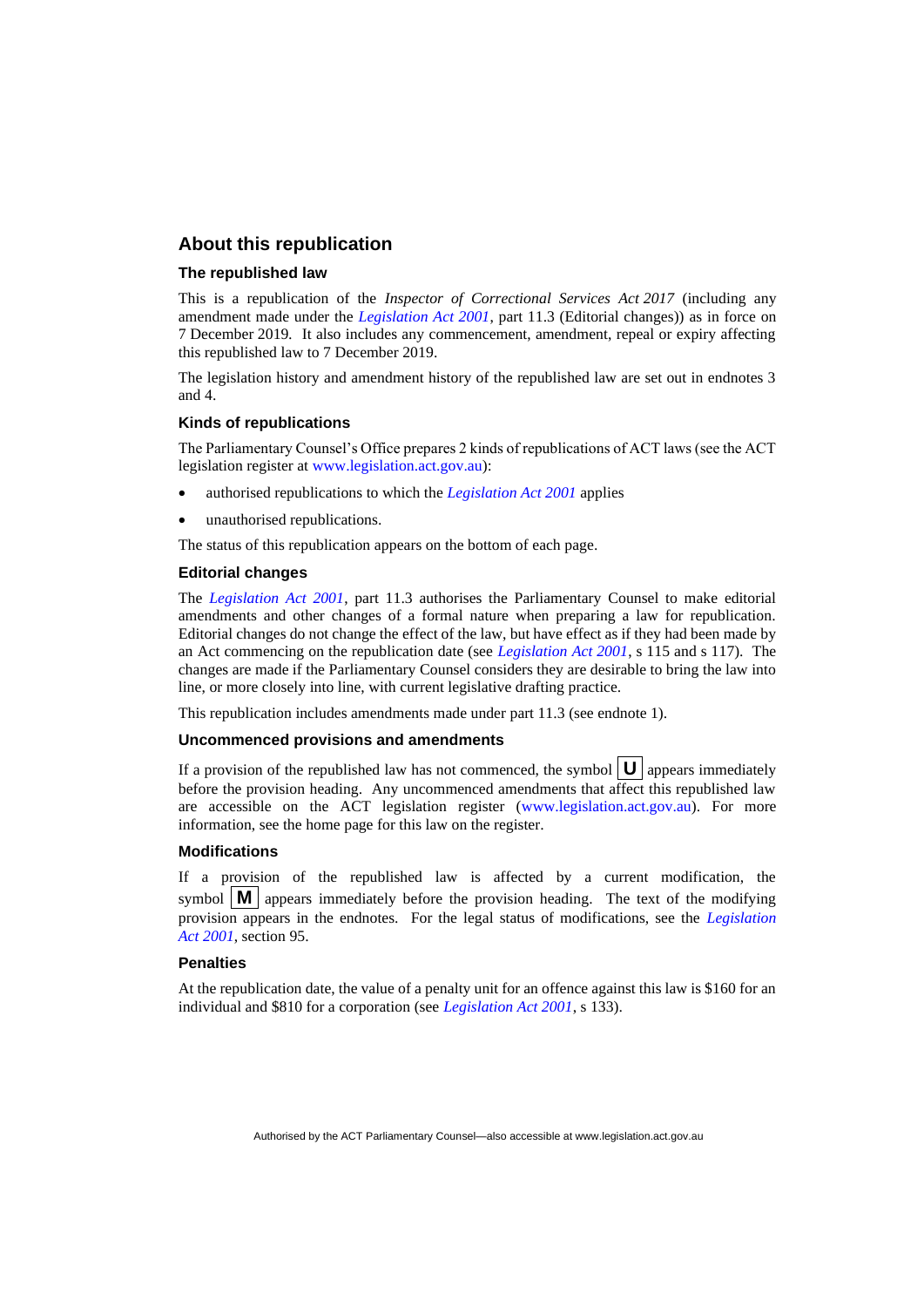

# **Inspector of Correctional Services Act 2017**

# **Contents**

# **Part 1 [Preliminary](#page-7-0)** 1 [Name of Act](#page-7-1) 2 3 [Dictionary](#page-7-2) 2 4 [Notes](#page-7-3) 2 5 [Offences against Act—application of Criminal Code etc](#page-7-4) 2 6 [Object of Act](#page-8-0) 3 7 What is a *[correctional centre](#page-8-1)*? 3 8 What is a *[correctional service](#page-9-0)*? 4

Page

| R3       | Inspector of Correctional Services Act 2017 | contents 1 |
|----------|---------------------------------------------|------------|
| 07/12/19 | Effective: 07/12/19-11/08/21                |            |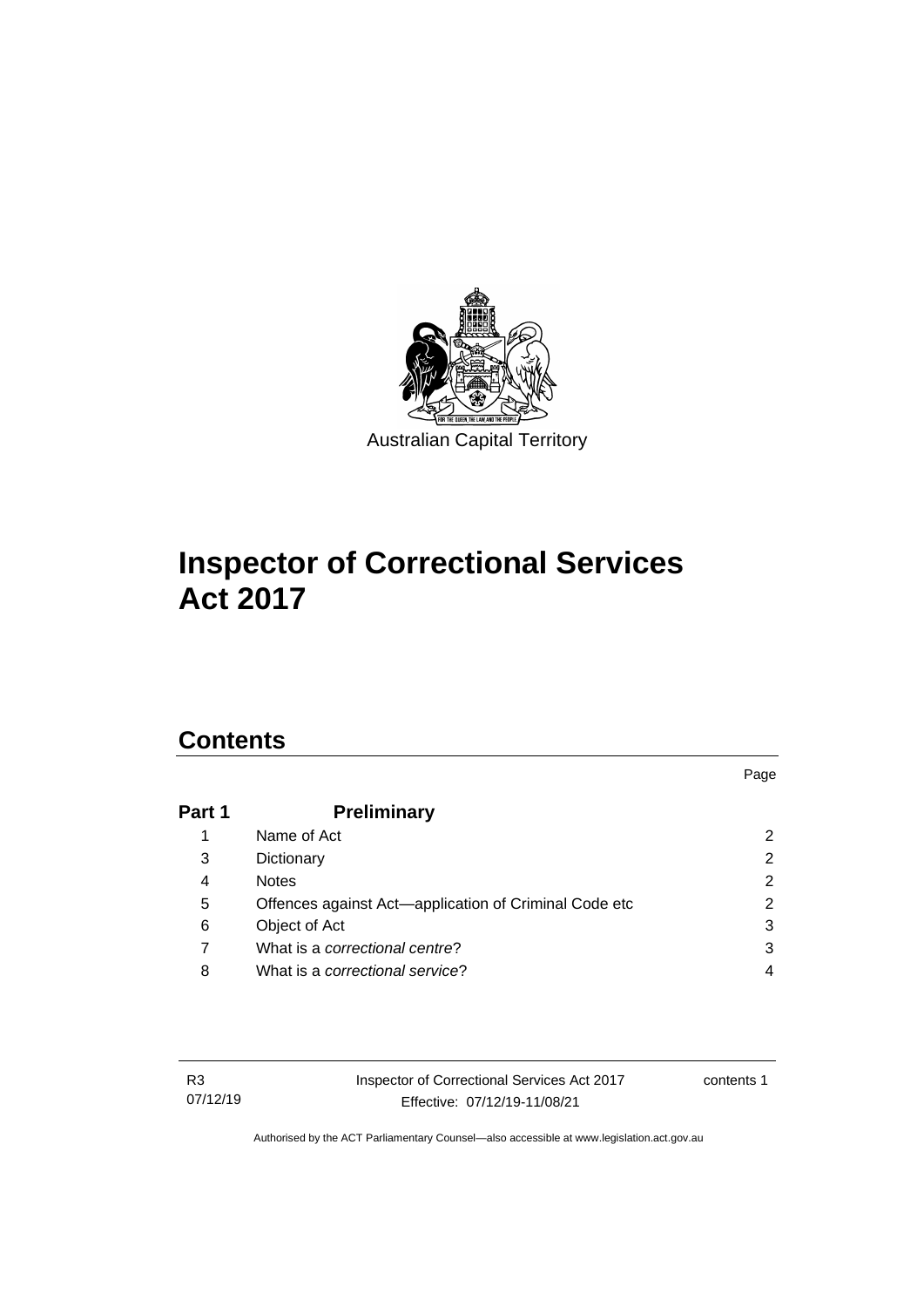#### **Contents**

| ×<br>× |  |
|--------|--|
|        |  |

| Part 2              | <b>Inspector of correctional services</b>                           |                |
|---------------------|---------------------------------------------------------------------|----------------|
| <b>Division 2.1</b> | <b>Appointment of inspector</b>                                     |                |
| 9                   | Appointment of inspector of correctional services                   | 5              |
| 10                  | Disclosure of interests                                             | 6              |
| 11                  | Inspector must not do inconsistent work etc                         |                |
| 12                  | Ending appointment                                                  | 6              |
| <b>Division 2.2</b> | Office of the inspector                                             |                |
| 13                  | Inspector's staff                                                   | $\overline{7}$ |
| 14                  | Contractors                                                         | $\overline{7}$ |
| 15                  | Other arrangements for staff and facilities                         | $\overline{7}$ |
| 16                  | Delegation                                                          | 8              |
| Part 3              | <b>Inspector's functions and powers</b>                             |                |
| 17                  | Functions-generally                                                 | 9              |
| 18                  | Functions-examination and review                                    | 10             |
| 19                  | Inspector may enter correctional centre etc                         | 11             |
| 20                  | Inspection guidelines                                               | 12             |
| 21                  | Access to correctional centres etc                                  | 12             |
| 22                  | Power to ask for information, documents and other things            | 13             |
| 23                  | Requiring attendance etc                                            | 14             |
| 24                  | Inspector may keep document or other thing etc                      | 16             |
| 25                  | Privileges against self-incrimination and exposure to civil penalty | 17             |
| 26                  | Offence-taking detrimental action                                   | 17             |
| Part 4              | <b>Reports by inspector</b>                                         |                |
| 27                  | Inspector to give reports to Legislative Assembly                   | 19             |
| 28                  | Public interest considerations                                      | 20             |
| 29                  | Draft report to relevant Minister and director-general              | 21             |
| 30                  | Report to Legislative Assembly                                      | 21             |
| Part 5              | Cooperation and referral between inspector                          |                |
|                     | and other entities                                                  |                |
| 31                  | Cooperation with other entities                                     | 22             |
| 32                  | Inspector may refer matter to investigative entity                  | 23             |
| contents 2          | Inspector of Correctional Services Act 2017                         | R <sub>3</sub> |
|                     | Effective: 07/12/19-11/08/21                                        | 07/12/19       |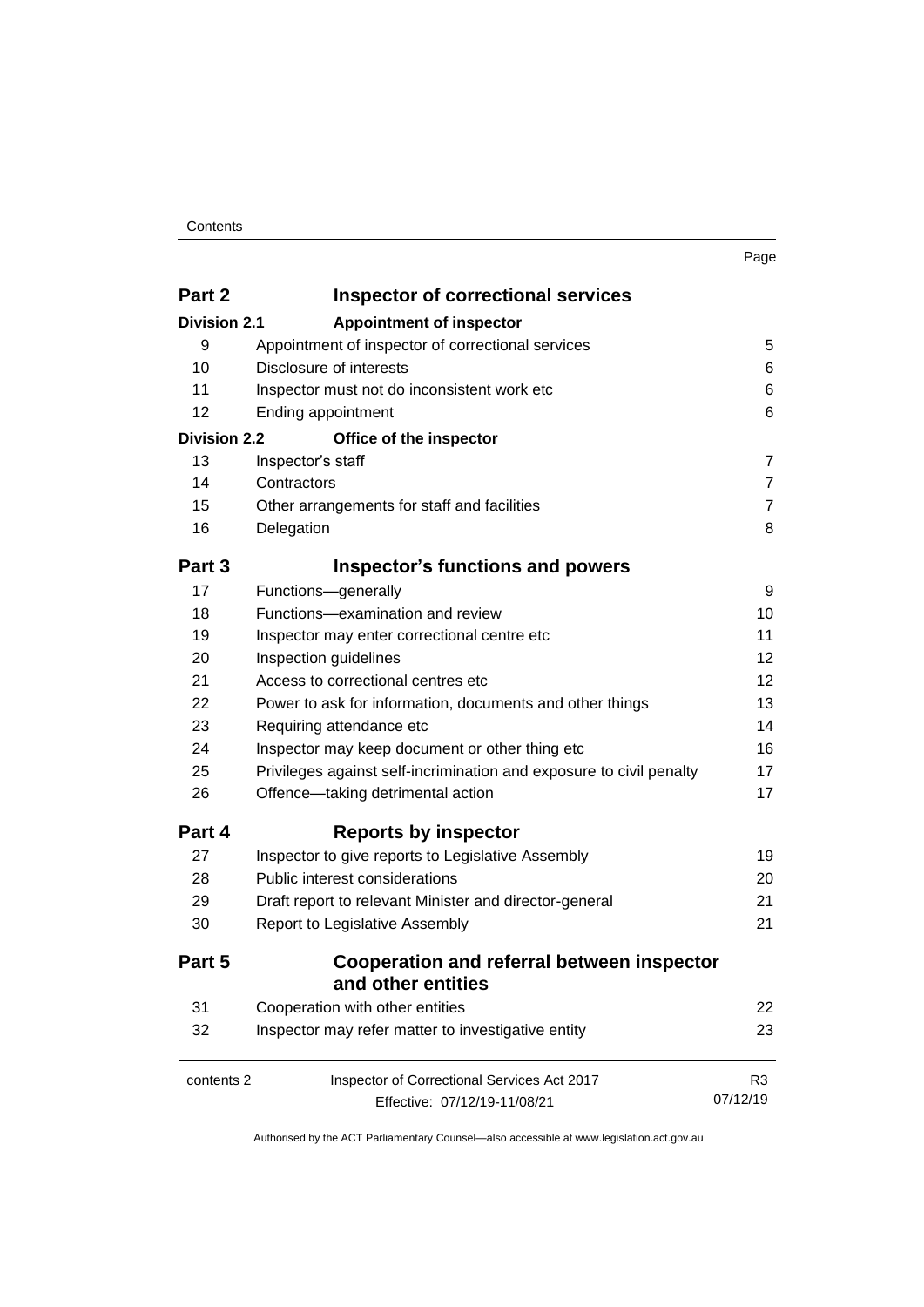|                   |                                                  | Contents |
|-------------------|--------------------------------------------------|----------|
|                   |                                                  | Page     |
| 33                | Cooperation with inspector                       | 23       |
| 34                | Oversight entities may refer matter to inspector | 25       |
| 35                | Information sharing                              | 25       |
| Part 6            | <b>Miscellaneous</b>                             |          |
| 36                | Protection of inspector from liability           | 26       |
| 37                | Offence—use or divulge protected information     | 26       |
| 38                | Regulation-making power                          | 28       |
| 39                | Review of Act                                    | 28       |
| <b>Dictionary</b> |                                                  | 29       |
| <b>Endnotes</b>   |                                                  |          |
| 1                 | About the endnotes                               | 31       |
| $\overline{2}$    | Abbreviation key                                 | 31       |
| 3                 | Legislation history                              | 32       |
| 4                 | Amendment history                                | 33       |
|                   |                                                  |          |

5 [Earlier republications](#page-39-0) 34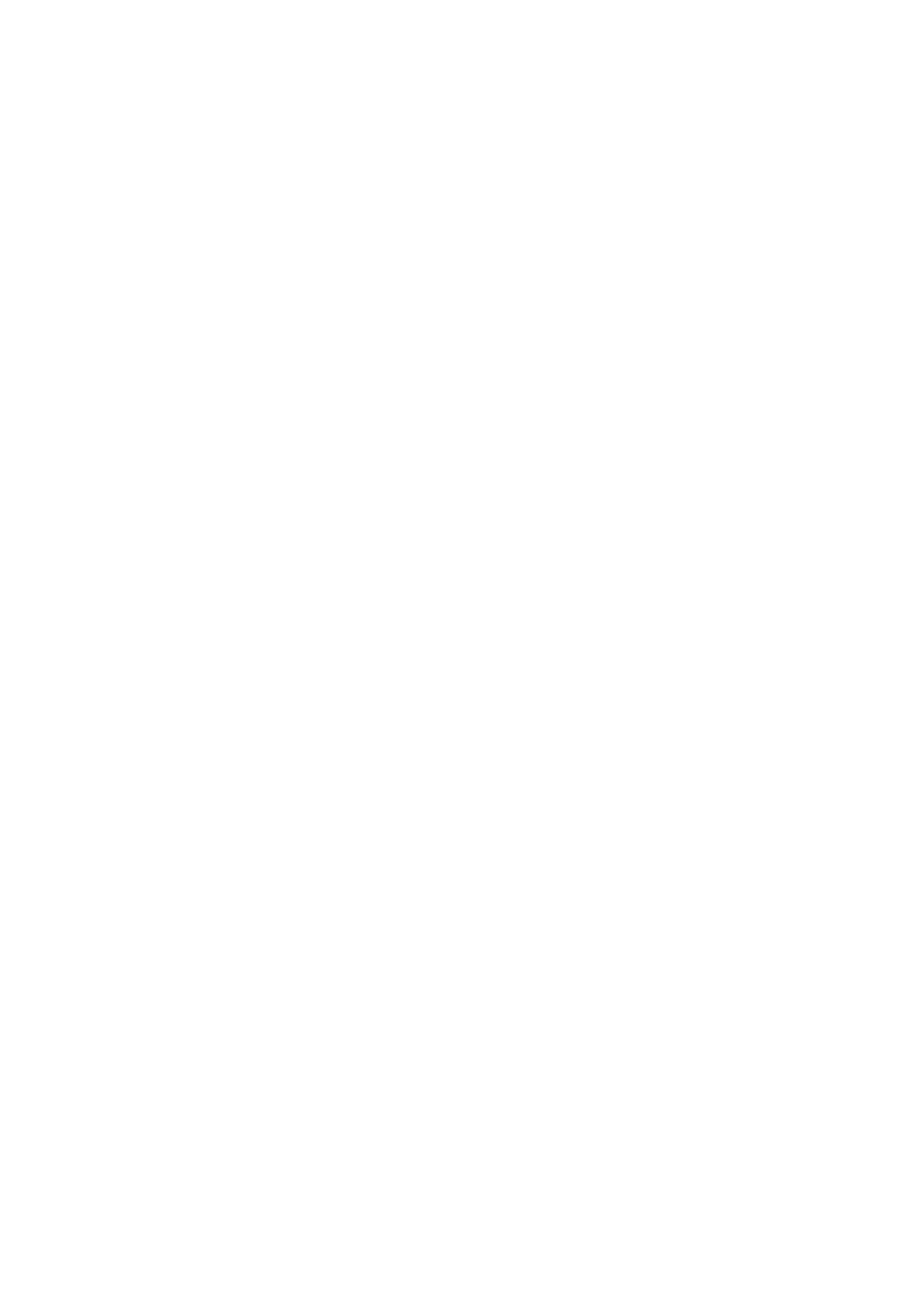

# **Inspector of Correctional Services Act 2017**

An Act to provide for an inspector of correctional services, and for other purposes

R3 07/12/19

ׇֺ֘֒֡

Inspector of Correctional Services Act 2017 Effective: 07/12/19-11/08/21

page 1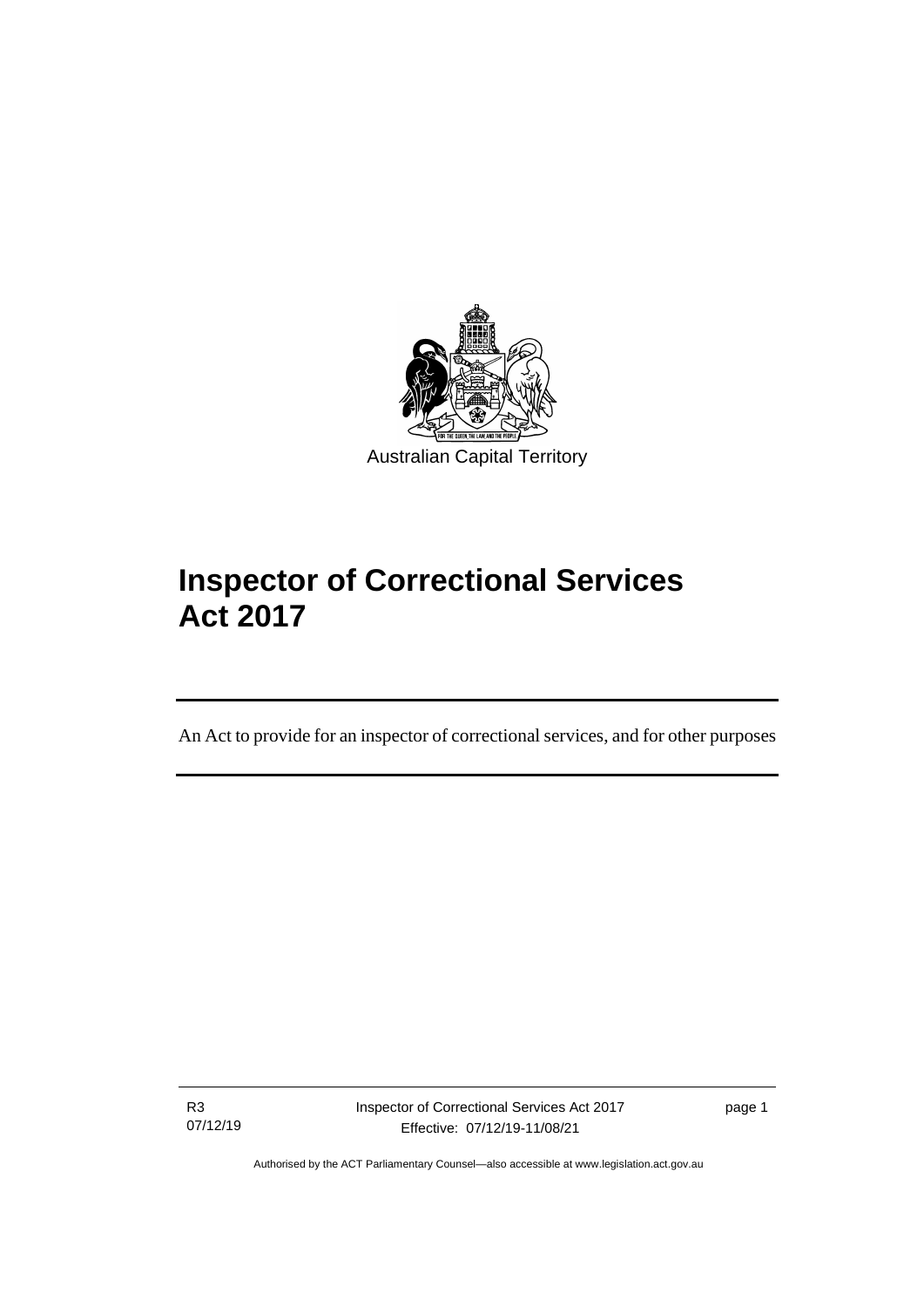#### **Part 1** Preliminary

Section 1

# <span id="page-7-0"></span>**Part 1 Preliminary**

### <span id="page-7-1"></span>**1 Name of Act**

This Act is the *Inspector of Correctional Services Act 2017*.

#### <span id="page-7-2"></span>**3 Dictionary**

The dictionary at the end of this Act is part of this Act.

*Note 1* The dictionary at the end of this Act defines certain terms used in this Act, and includes references (*signpost definitions*) to other terms defined elsewhere.

> For example, the signpost definition '*young detainee—*see the *[Children](http://www.legislation.act.gov.au/a/2008-19)  [and Young People Act 2008](http://www.legislation.act.gov.au/a/2008-19)*, section 95.' means that the term 'young detainee' is defined in that section and the definition applies to this Act.

*Note* 2 A definition in the dictionary (including a signpost definition) applies to the entire Act unless the definition, or another provision of the Act, provides otherwise or the contrary intention otherwise appears (see [Legislation Act,](http://www.legislation.act.gov.au/a/2001-14)  $s$  155 and  $s$  156 (1)).

#### <span id="page-7-3"></span>**4 Notes**

A note included in this Act is explanatory and is not part of this Act.

*Note* See the [Legislation Act,](http://www.legislation.act.gov.au/a/2001-14) s 127 (1), (4) and (5) for the legal status of notes.

#### <span id="page-7-4"></span>**5 Offences against Act—application of Criminal Code etc**

Other legislation applies in relation to offences against this Act.

#### *Note 1 Criminal Code*

The [Criminal Code,](http://www.legislation.act.gov.au/a/2002-51) ch 2 applies to all offences against this Act (see Code, pt 2.1).

The chapter sets out the general principles of criminal responsibility (including burdens of proof and general defences), and defines terms used for offences to which the Code applies (eg *conduct*, *intention*, *recklessness* and *strict liability*).

#### *Note 2 Penalty units*

The [Legislation Act,](http://www.legislation.act.gov.au/a/2001-14) s 133 deals with the meaning of offence penalties that are expressed in penalty units.

page 2 Inspector of Correctional Services Act 2017 Effective: 07/12/19-11/08/21

R3 07/12/19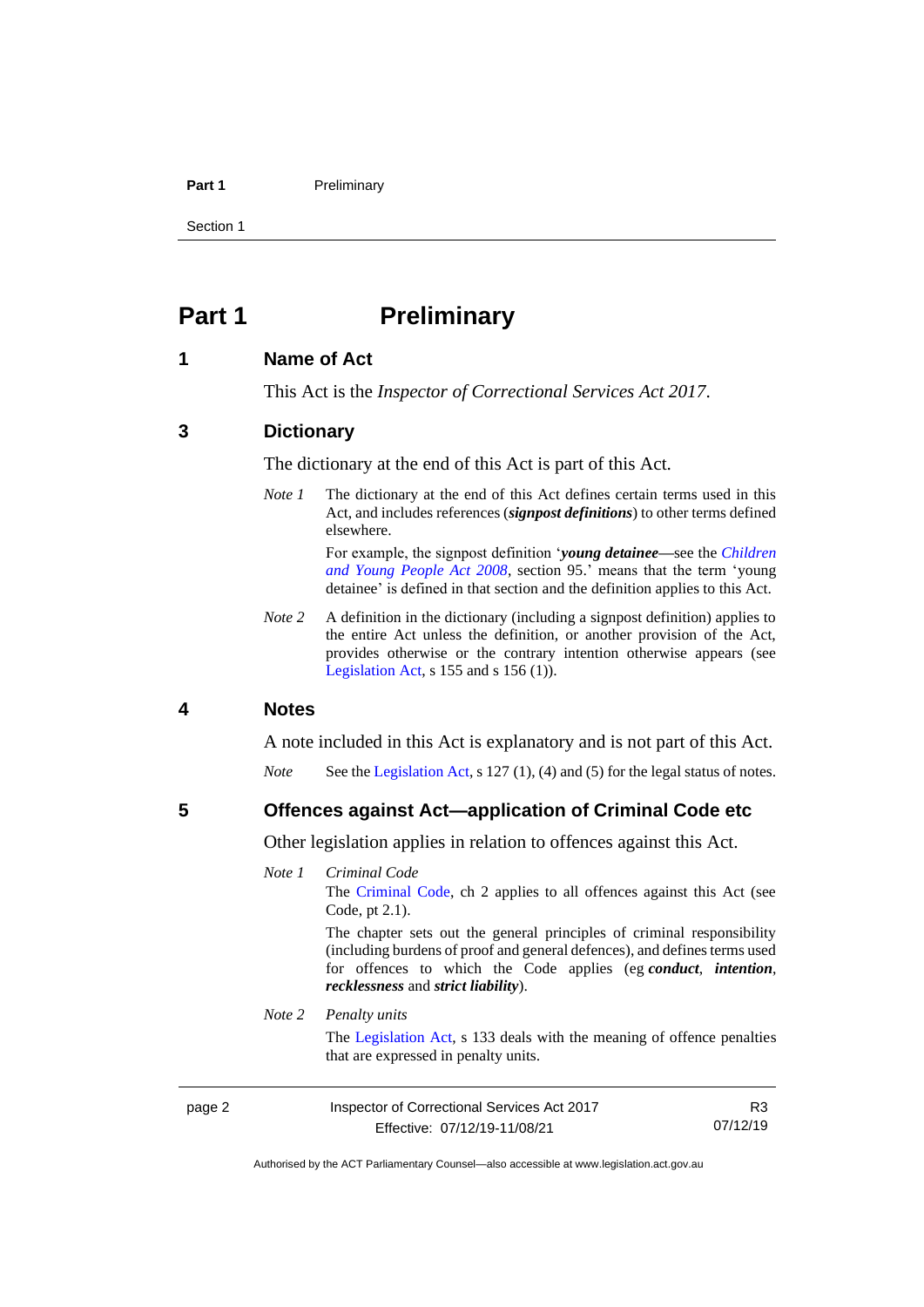## <span id="page-8-0"></span>**6 Object of Act**

- (1) The main object of this Act is to promote the continuous improvement of correctional centres and correctional services.
- (2) This is to be achieved particularly by providing a framework for—
	- (a) the systematic review and scrutiny of the correctional centres and services; and
	- (b) independent and transparent reporting.

### <span id="page-8-1"></span>**7 What is a** *correctional centre***?**

(1) In this Act:

*correctional centre* means—

- (a) a place declared to be a correctional centre under the *[Corrections Management Act 2007](http://www.legislation.act.gov.au/a/2007-15)*, section 24; or
- (b) a place where a detainee is held in custody under a declaration under the *[Corrections Management Act 2007](http://www.legislation.act.gov.au/a/2007-15)*, section 34; or
- (c) a place, including a vehicle, where a detainee is held in custody while being escorted by an escort officer under the *[Corrections](http://www.legislation.act.gov.au/a/2007-15)  [Management Act 2007](http://www.legislation.act.gov.au/a/2007-15)*; or
- (d) any other place where a detainee is held in custody under the *[Corrections Management Act 2007](http://www.legislation.act.gov.au/a/2007-15)*; or
- (e) a place declared to be a detention place under the *[Children and](http://www.legislation.act.gov.au/a/2008-19)  [Young People Act 2008](http://www.legislation.act.gov.au/a/2008-19)*, section 142; or
- (f) a place, including a vehicle, where a detainee is held in custody while being escorted by an escort officer under the *[Children and](http://www.legislation.act.gov.au/a/2008-19)  [Young People Act 2008](http://www.legislation.act.gov.au/a/2008-19)*.

#### **Examples—par (d)**

- 1 a place where a detainee is directed to work or participate in an activity
- 2 a police or court cell
- 3 a health facility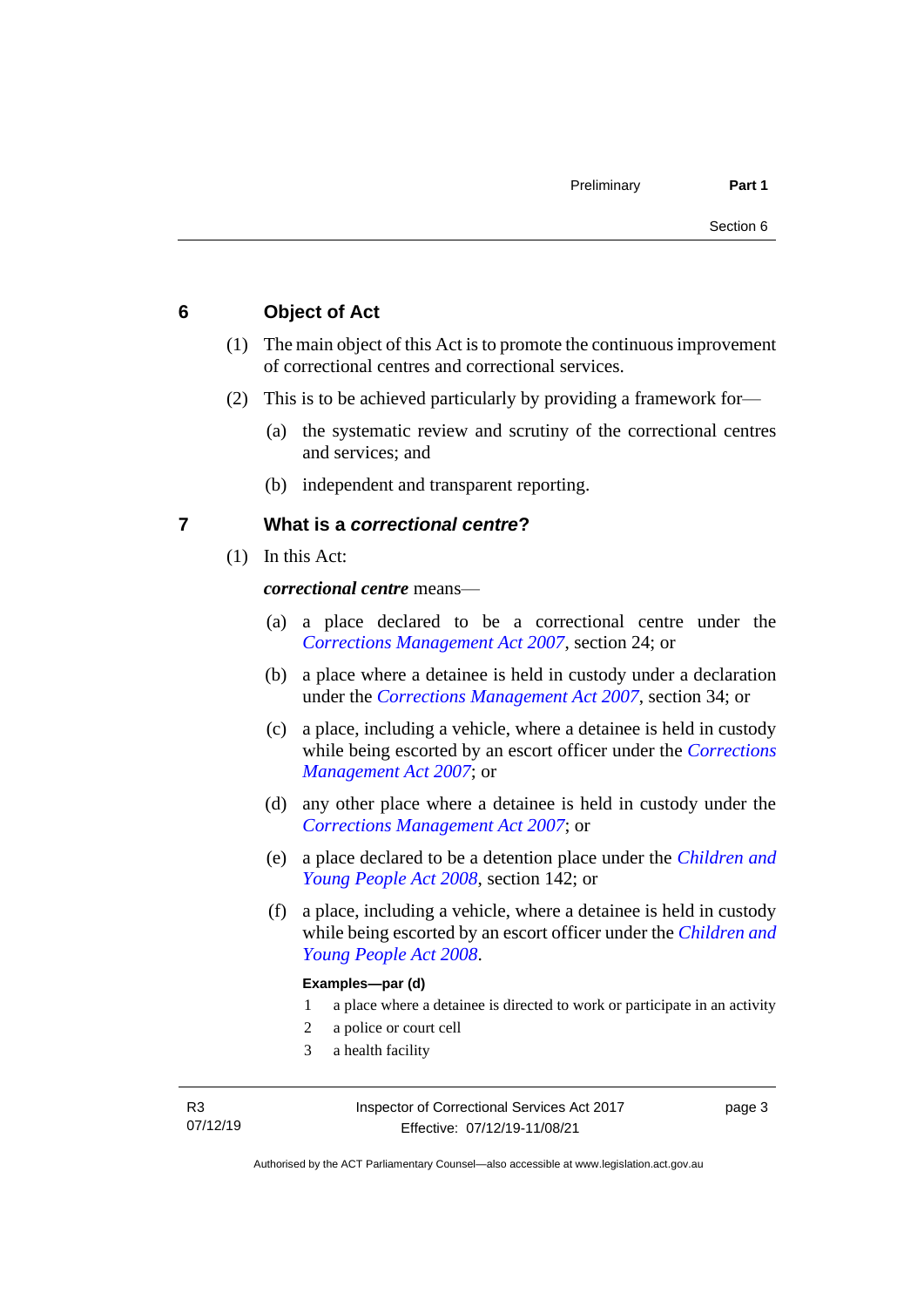#### **Part 1** Preliminary

Section 8

(2) In this section:

*escort officer* means—

- (a) for the *[Corrections Management Act 2007](http://www.legislation.act.gov.au/a/2007-15)*—a corrections officer; or
- (b) for the *[Children and Young People Act 2008](http://www.legislation.act.gov.au/a/2008-19)*—a corrections officer or a youth detention officer.

*youth detention officer*—see the *[Children and Young People](http://www.legislation.act.gov.au/a/2008-19)  Act [2008](http://www.legislation.act.gov.au/a/2008-19)*, section 96.

#### <span id="page-9-0"></span>**8 What is a** *correctional service***?**

In this Act:

*correctional service*—

- (a) means—
	- (i) the management, control and security of a correctional centre; or
	- (ii) the security, control, safety, care and welfare of a detainee at a correctional centre; and
- (b) includes policies, processes and procedures in relation to the matters mentioned in paragraph (a).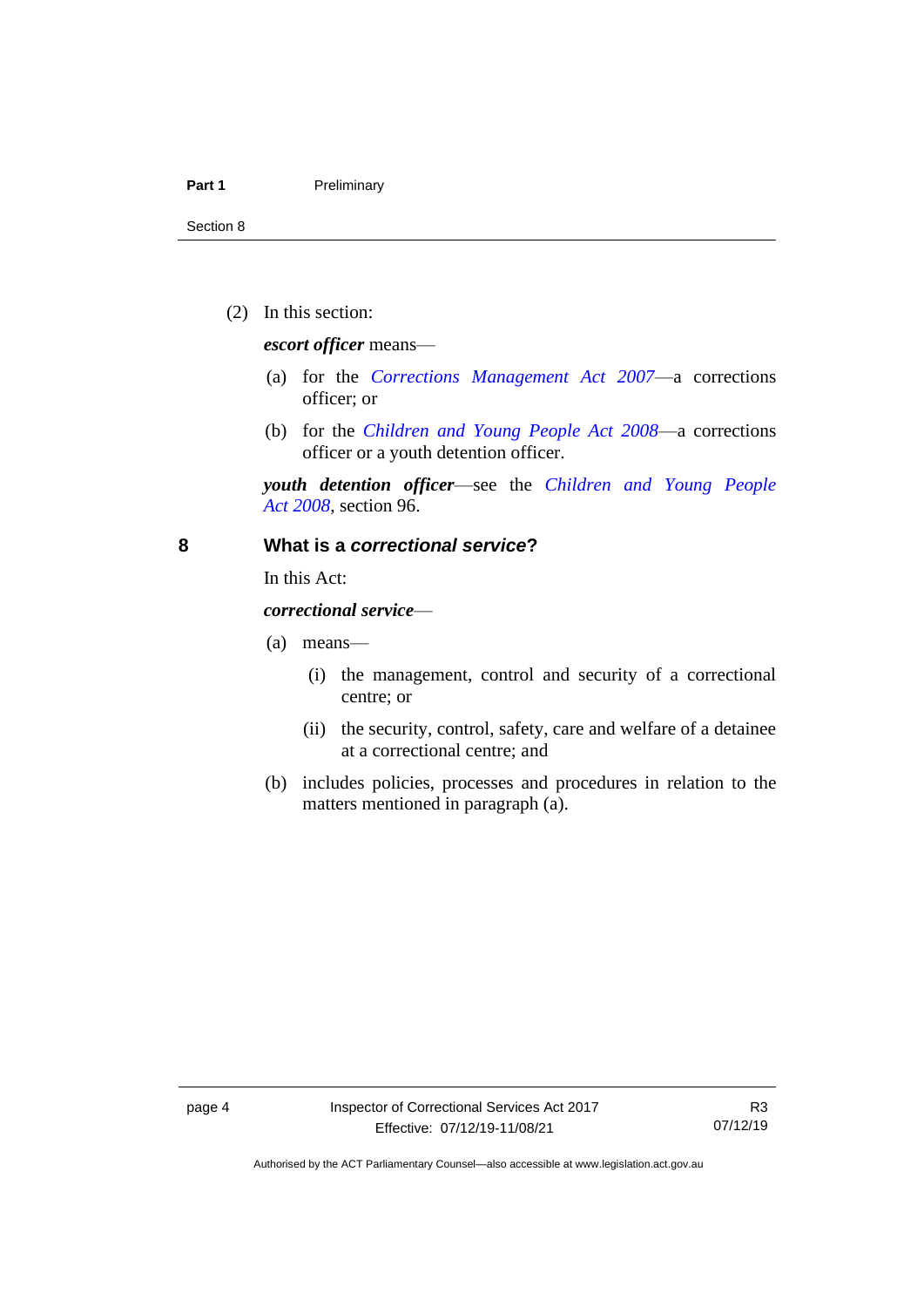# <span id="page-10-0"></span>**Part 2 Inspector of correctional services**

# <span id="page-10-1"></span>**Division 2.1 Appointment of inspector**

<span id="page-10-2"></span>

# **9 Appointment of inspector of correctional services**

(1) The Executive must appoint a person as the inspector of correctional services.

- (2) The appointment must be made in accordance with an open and accountable selection process.
- (3) However, the Executive must not appoint a person as the inspector unless satisfied that the person has the experience or expertise necessary to exercise the inspector's functions.
- (4) A person must not be appointed for a term of longer than 5 years.
	- *Note* A person may be reappointed to a position if the person is eligible to be appointed to the position (see [Legislation Act,](http://www.legislation.act.gov.au/a/2001-14) s 208 and dict, pt 1, def *appoint*).
- (5) The inspector's conditions of appointment are the conditions agreed between the Executive and the inspector that are stated in the instrument of appointment, subject to any determination under the *[Remuneration Tribunal Act 1995](http://www.legislation.act.gov.au/a/1995-55)*.
- (6) The appointment of the inspector is a notifiable instrument.

*Note 1* For the making of appointments (including acting appointments), see the [Legislation Act,](http://www.legislation.act.gov.au/a/2001-14) pt 19.3.

*Note 2* In particular, an appointment may be made by naming a person or nominating the occupant of a position (see [Legislation Act,](http://www.legislation.act.gov.au/a/2001-14) s 207).

*Note* A notifiable instrument must be notified under the [Legislation Act.](http://www.legislation.act.gov.au/a/2001-14)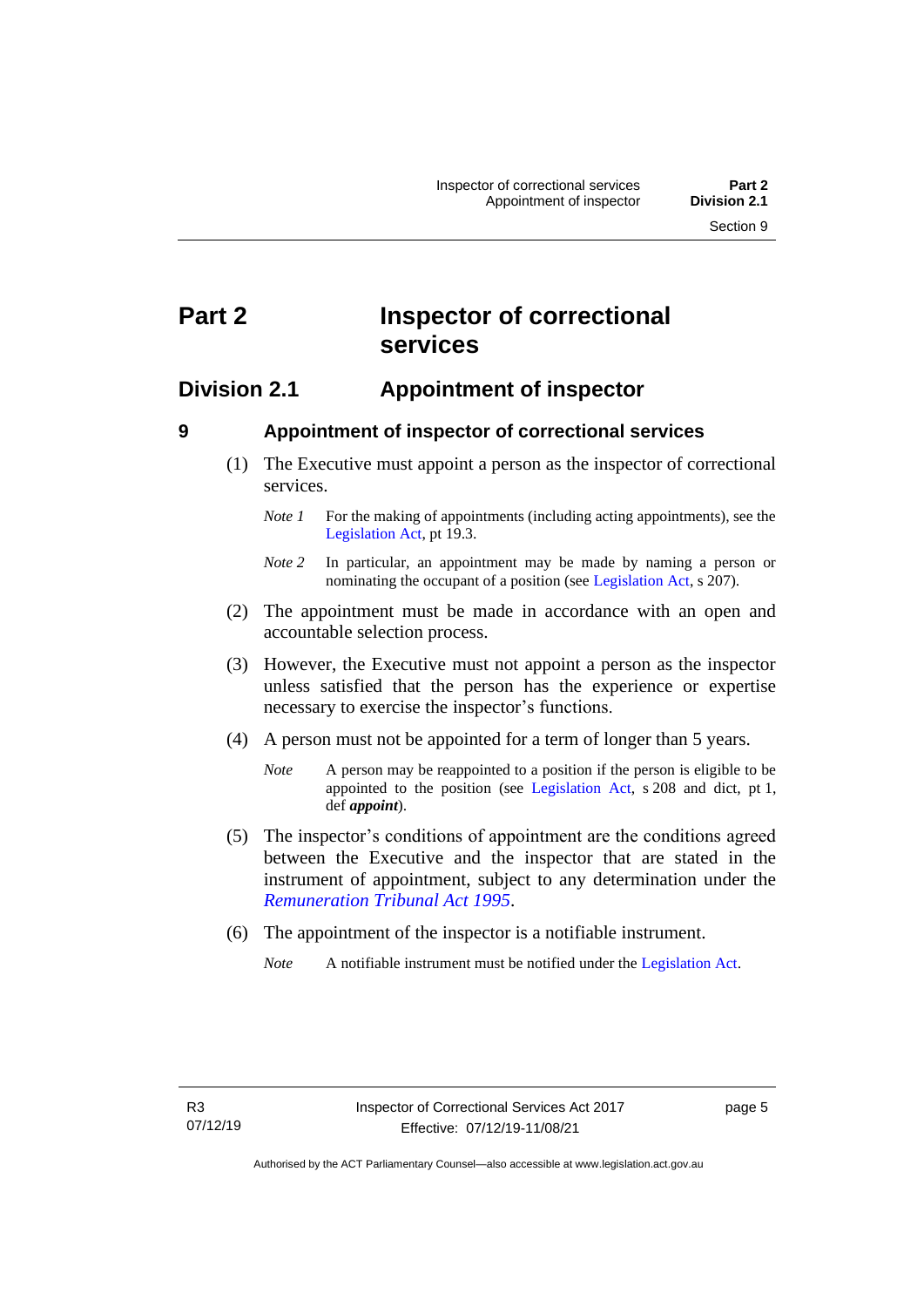# <span id="page-11-0"></span>**10 Disclosure of interests**

The inspector must give the Executive a written statement of the inspector's personal and financial interests within 7 days after—

- (a) the day the inspector is appointed; and
- (b) the first day of each financial year; and
- (c) the day there is a change in the interest.

# <span id="page-11-1"></span>**11 Inspector must not do inconsistent work etc**

The inspector must not—

- (a) have paid employment that is inconsistent with the inspector's functions; or
- (b) engage in any unpaid activity that is inconsistent with the inspector's functions.

### <span id="page-11-2"></span>**12 Ending appointment**

- (1) The Executive may end a person's appointment as the inspector—
	- (a) for misconduct; or
	- (b) if the person becomes bankrupt or personally insolvent; or
		- *Note Bankrupt or personally insolvent*—see the [Legislation Act,](http://www.legislation.act.gov.au/a/2001-14) dict, pt 1.
	- (c) if the person is convicted, in the ACT, of an offence punishable by imprisonment for at least 1 year; or
	- (d) if the person is convicted outside the ACT, in Australia or elsewhere, of an offence that, if it had been committed in the ACT, would be punishable by imprisonment for at least 1 year.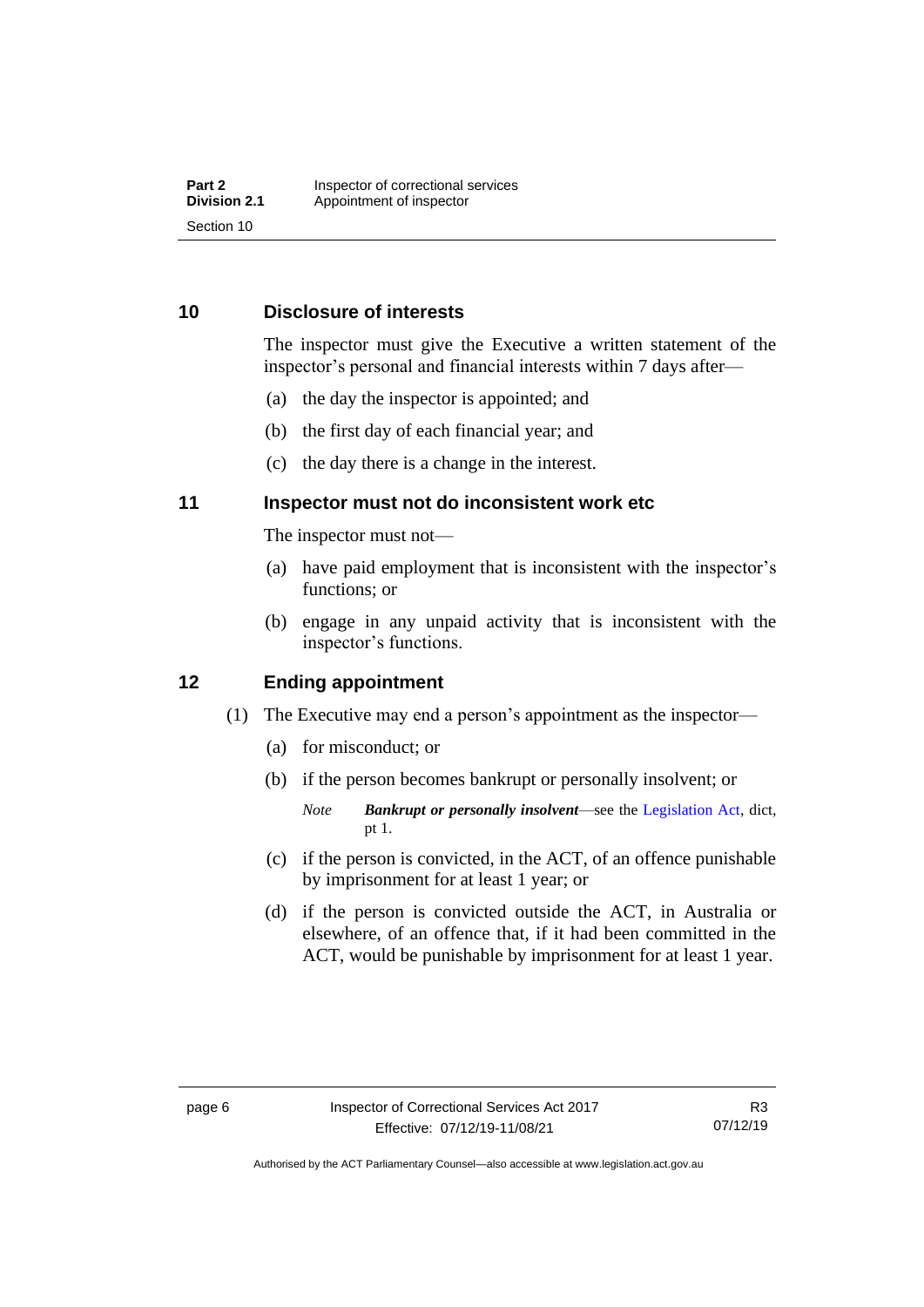- (2) The Executive must end the inspector's appointment for physical or mental incapacity, if the incapacity substantially affects the exercise of the inspector's functions.
	- *Note* A person's appointment also ends if the person resigns (see Legislation [Act,](http://www.legislation.act.gov.au/a/2001-14) s 210).

# <span id="page-12-0"></span>**Division 2.2 Office of the inspector**

# <span id="page-12-1"></span>**13 Inspector's staff**

- (1) The inspector may employ staff on behalf of the Territory.
- (2) The inspector's staff must be employed under the *[Public Sector](http://www.legislation.act.gov.au/a/1994-37)  [Management Act 1994](http://www.legislation.act.gov.au/a/1994-37)*.
	- *Note* The *[Public Sector Management Act 1994](http://www.legislation.act.gov.au/a/1994-37)*, div 8.2 applies to the inspector in relation to the employment of staff (see *[Public Sector Management Act](http://www.legislation.act.gov.au/a/1994-37)  [1994](http://www.legislation.act.gov.au/a/1994-37)*, s 152).

# <span id="page-12-2"></span>**14 Contractors**

- (1) The inspector may, on behalf of the Territory, engage a person under a contract to assist in the exercise of any function of the inspector.
- (2) Consultants may be engaged on terms decided by the inspector.
- (3) However, this section does not give the inspector a power to enter into a contract of employment with a contractor.

# <span id="page-12-3"></span>**15 Other arrangements for staff and facilities**

The inspector may arrange with the head of service to use the services of a public servant or Territory facilities.

*Note* The head of service may delegate powers in relation to the management of public servants to a public servant or another person (see *[Public Sector](http://www.legislation.act.gov.au/a/1994-37)  [Management Act 1994](http://www.legislation.act.gov.au/a/1994-37)*, s 18).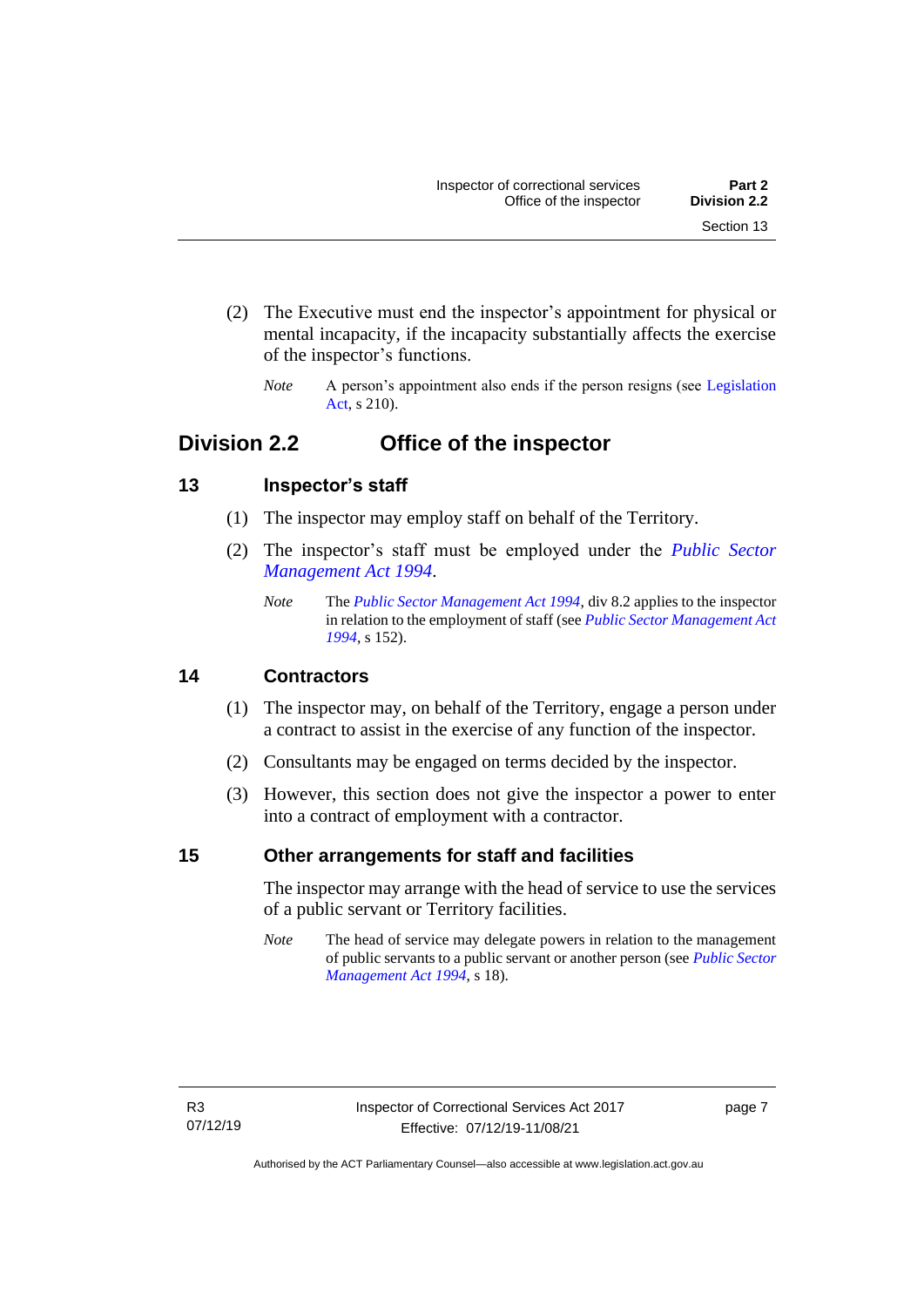# <span id="page-13-0"></span>**16 Delegation**

The inspector may delegate the inspector's functions under this Act to—

- (a) a member of staff mentioned in section 13 (Inspector's staff); or
- (b) a person engaged by the inspector under section 14 (Contractors).
- *Note* For the making of delegations and the exercise of delegated functions, see the [Legislation Act,](http://www.legislation.act.gov.au/a/2001-14) pt 19.4.

page 8 Inspector of Correctional Services Act 2017 Effective: 07/12/19-11/08/21

R3 07/12/19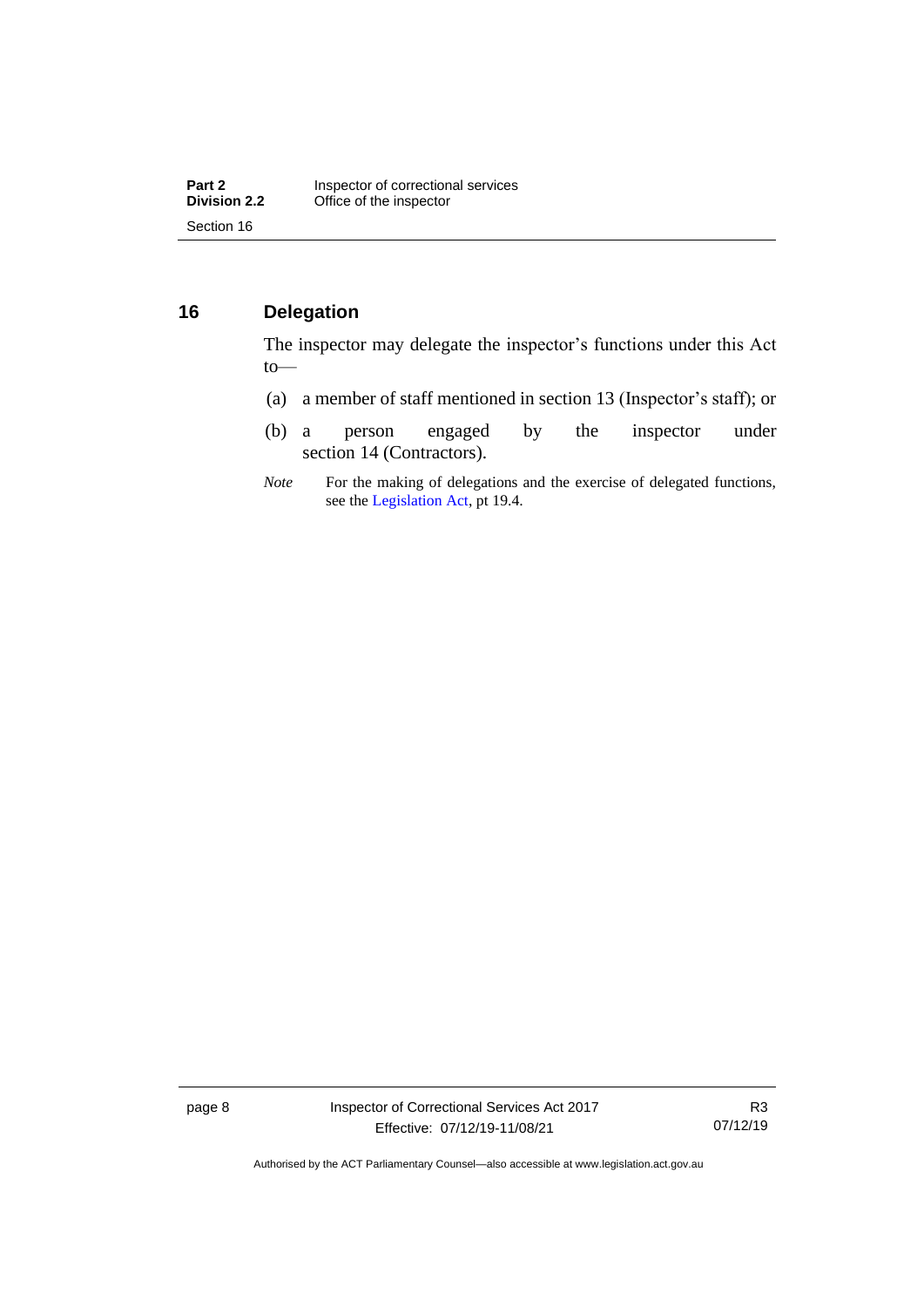# <span id="page-14-0"></span>**Part 3 Inspector's functions and powers**

#### <span id="page-14-1"></span>**17 Functions—generally**

- (1) The inspector has the following functions:
	- (a) to examine and review correctional centres;
	- (b) to examine and review correctional services;
	- (c) to review critical incidents at correctional centres or in the provision of correctional services;
	- (d) to report under part 4 (Reports by inspector);
	- (e) to exercise any other function given to the inspector under this Act or another territory law.
- (2) In this section:

*critical incident* means any event in a correctional centre or in the provision of correctional services that involves any of the following:

- (a) the death of a person;
- (b) a person's life being endangered;
- (c) an escape from custody;
- (d) a person being taken hostage;
- (e) a riot that results in significant disruption to a centre or service;
- (f) a fire that results in significant property damage;
- (g) an assault or use of force that results in a person being admitted to a hospital;
- (h) any other incident identified as a critical incident by a relevant Minister or relevant director-general.

page 9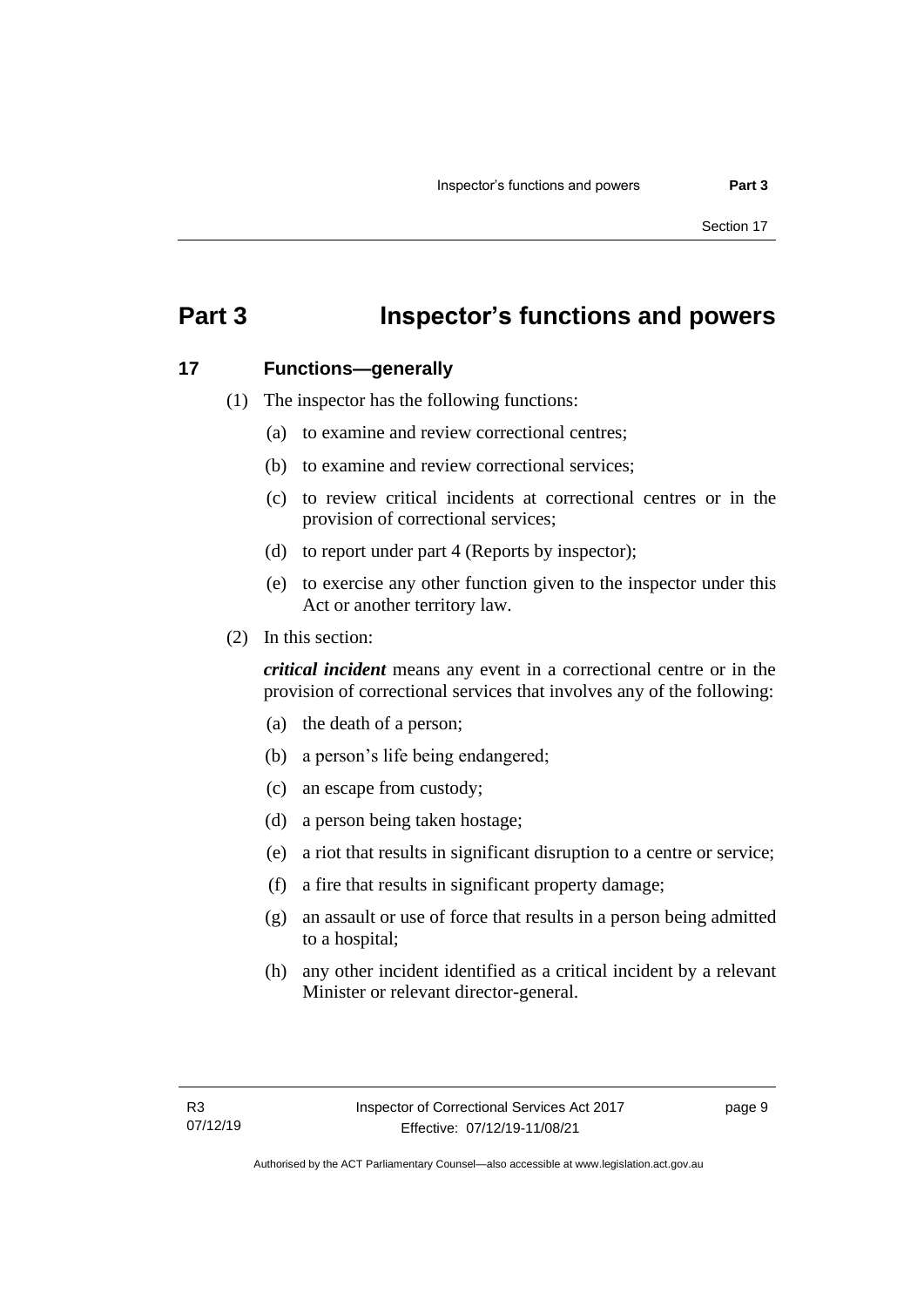Section 18

#### <span id="page-15-0"></span>**18 Functions—examination and review**

- (1) Subject to this Act, the inspector—
	- (a) must examine and review at least once every 2 years each place declared to be-
		- (i) a correctional centre under the *[Corrections Management](http://www.legislation.act.gov.au/a/2007-15)  [Act 2007](http://www.legislation.act.gov.au/a/2007-15)*, section 24; and
		- (ii) a detention place under the *[Children and Young People Act](http://www.legislation.act.gov.au/a/2008-19)  [2008,](http://www.legislation.act.gov.au/a/2008-19)* section 142; and
	- (b) must examine and review correctional services at least once every 2 years; and
	- (c) may review a critical incident on the inspector's own initiative or as requested by a relevant Minister or relevant director-general.
- (2) In exercising a function under subsection (1), the inspector must, if appropriate and practicable, consult with people, or use staff, suitable to the cultural background or vulnerability of any detainee involved in a matter being examined or reviewed.

#### **Examples**

- 1 if a review relates to Aboriginal or Torres Strait Islander detainees, it may be appropriate to consult with Aboriginal and Torres Strait Islander representatives
- 2 if a critical incident involves a person from a culturally or linguistically diverse background, it may be appropriate to use a staff member who has the same background
- 3 if a review relates to a person with disability, it may be appropriate to consult with an organisation representing the interests of people with disability
- 4 if a critical incident involves an interview with a female detainee, it may be appropriate, given the nature of the critical incident, for the detainee to be interviewed by a female
- (3) In this section:

*critical incident—*see section 17 (2).

R3 07/12/19

Authorised by the ACT Parliamentary Counsel—also accessible at www.legislation.act.gov.au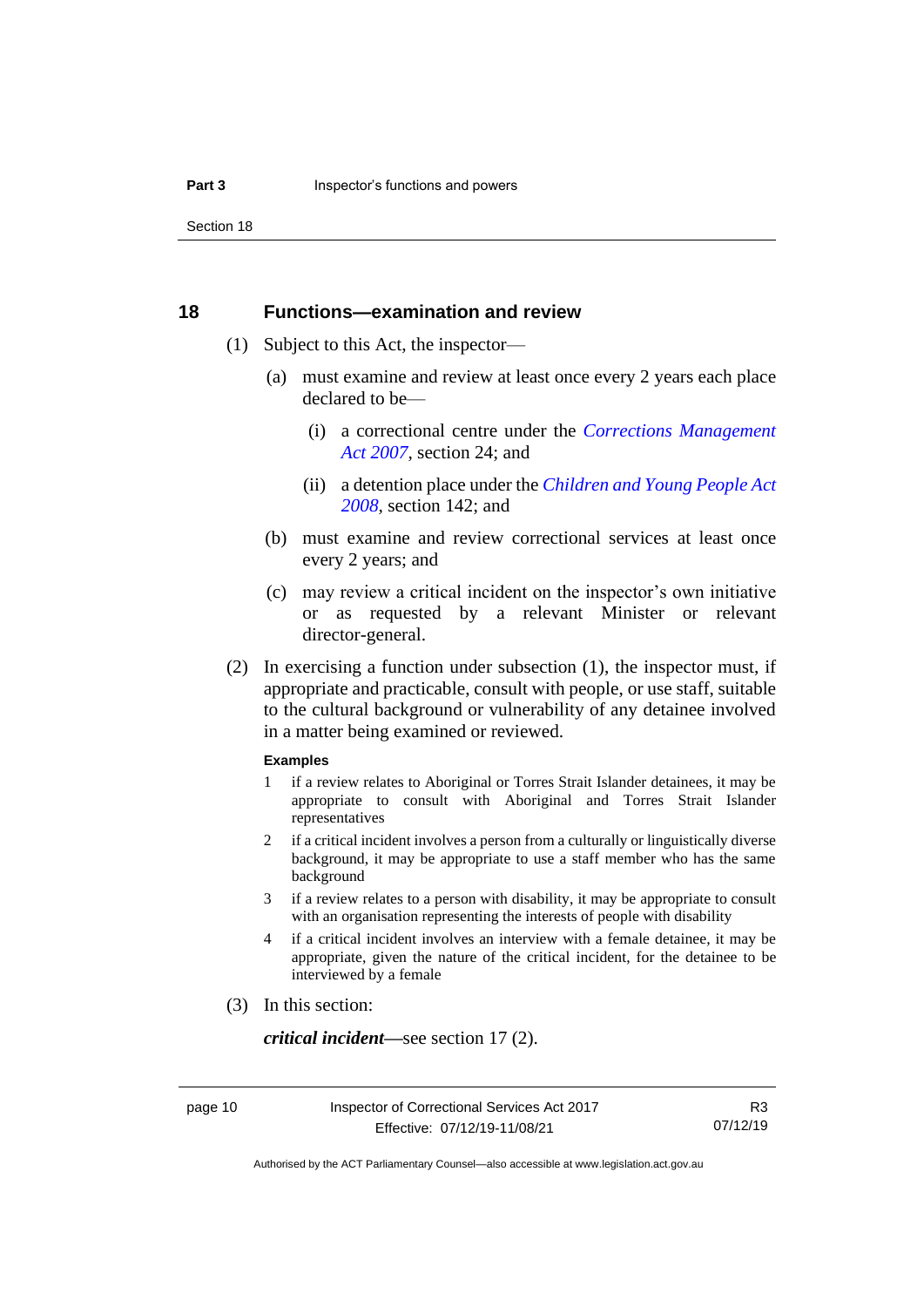### <span id="page-16-0"></span>**19 Inspector may enter correctional centre etc**

- (1) The inspector may, at any time, enter a correctional centre at the inspector's own initiative.
- (2) The inspector may inspect the following:
	- (a) any document, including a health record, relating to—
		- (i) a detainee at the correctional centre; or
		- (ii) the provision of a correctional service;
	- (b) any other record required to be kept by the correctional centre;
	- (c) any part of the correctional centre;
	- (d) any vehicle or equipment used at a correctional centre or in the provision of correctional services.
- (3) The inspector may speak to, or privately interview—
	- (a) a person other than a detainee at the correctional centre; and
	- (b) a person involved in the provision of correctional services; and
	- (c) with the detainee's consent—a detainee.

#### **Examples—par (b)**

- 1 a health worker providing a health service to a detainee
- 2 a contractor providing an educational service to a detainee
- (4) If the inspector wants to speak to or interview a detainee, the inspector must—
	- (a) ask the detainee if the detainee wants a support person to be present during the talk or interview; and
	- (b) ensure the detainee is able to contact a support person as soon as practicable.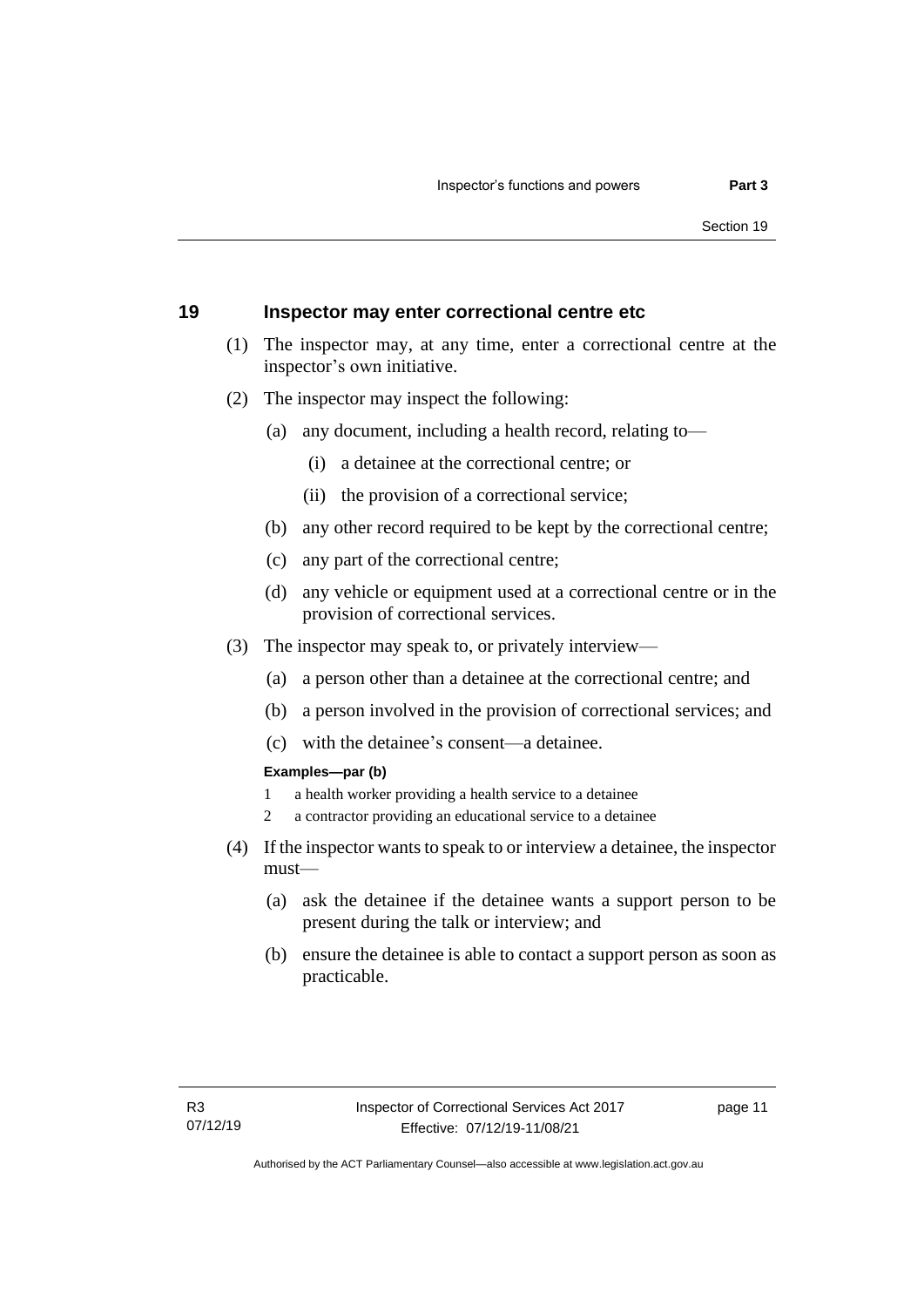Section 20

(5) The inspector may take any equipment reasonably required to effectively conduct an inspection of a correctional centre.

#### **Examples—equipment reasonably required**

- 1 a recording device
- 2 a camera
- (6) In this section:

*health record*—see the *[Health Records \(Privacy and Access\)](http://www.legislation.act.gov.au/a/1997-125)  Act [1997](http://www.legislation.act.gov.au/a/1997-125)*, dictionary.

*privately interview* means speaking with a person without the presence of any other person and without surveillance by electronic or other means.

#### <span id="page-17-0"></span>**20 Inspection guidelines**

- (1) The Minister may make guidelines about a matter the inspector must review, examine or report on in relation to a correctional centre or service.
- (2) A guideline is a notifiable instrument.

*Note* A notifiable instrument must be notified under the [Legislation Act.](http://www.legislation.act.gov.au/a/2001-14)

### <span id="page-17-1"></span>**21 Access to correctional centres etc**

- (1) If requested by the inspector, the relevant director-general must ensure that the inspector—
	- (a) is given access to—
		- (i) all parts of a correctional centre; and
		- (ii) any vehicle or equipment used in a correctional centre or in the provision of a correctional service; and
	- (b) is able to talk to each detainee in the correctional centre at any time.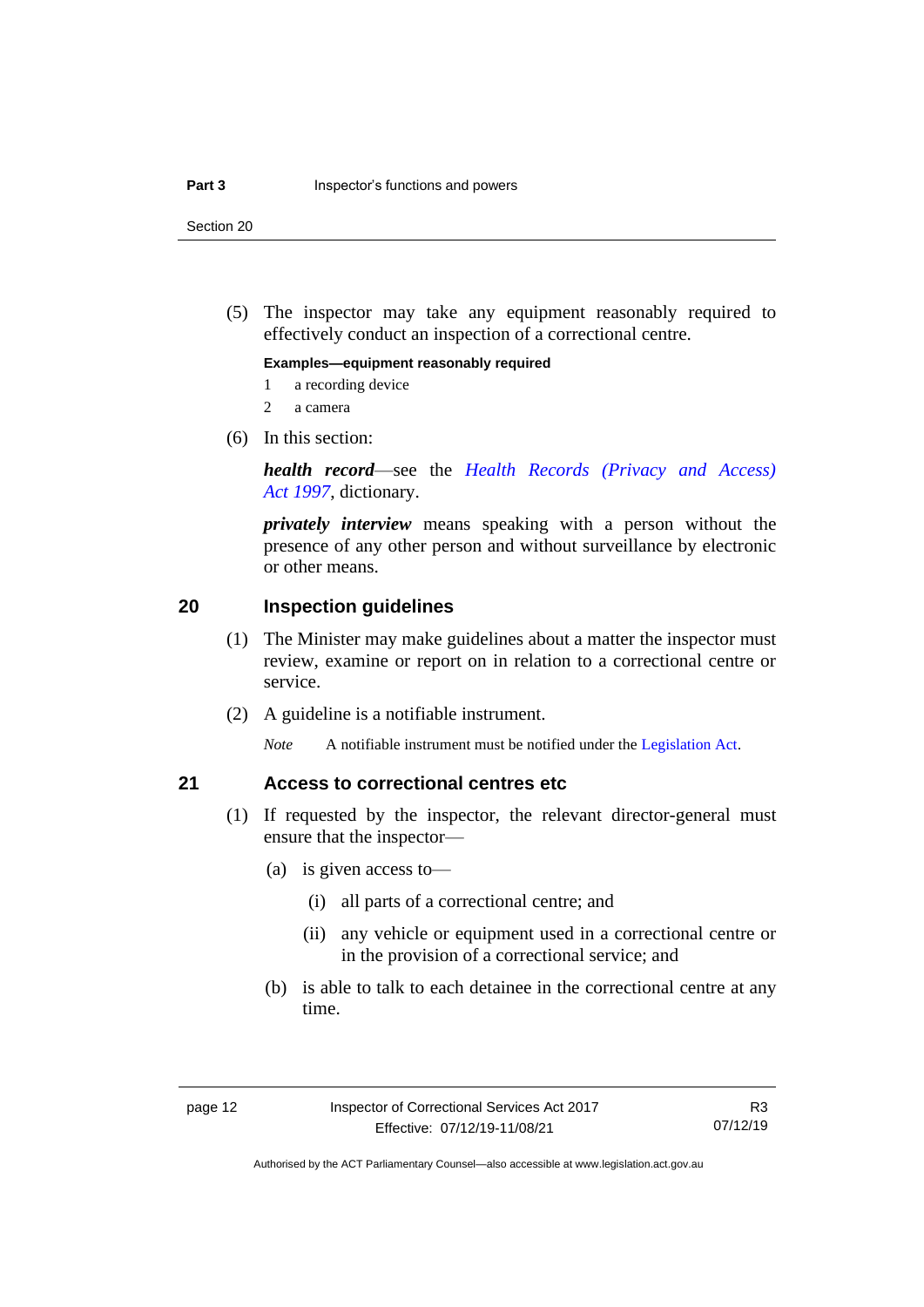(2) A person must not, without reasonable excuse, obstruct or hinder the inspector in the exercise of the inspector's functions.

Maximum penalty: 50 penalty units, imprisonment for 6 months or both.

## <span id="page-18-0"></span>**22 Power to ask for information, documents and other things**

- (1) This section applies if the inspector believes, on reasonable grounds, that a person can provide information or produce a document or something else relevant to an examination or review under section 18.
- (2) The inspector may, by written notice given to the person, require the person to provide the information or produce the document or other thing.
- (3) The notice must state how, and the time within which, the person must comply with the requirement.
- (4) A person commits an offence if—
	- (a) the person is required by a notice under this section to provide information to the inspector; and
	- (b) the person fails to provide the information to the inspector as required.

Maximum penalty: 50 penalty units.

- *Note 1* The [Legislation Act,](http://www.legislation.act.gov.au/a/2001-14) s 170 and s 171 deal with the application of the privilege against self-incrimination and client legal privilege.
- *Note 2* Giving false information is an offence against th[e Criminal Code,](http://www.legislation.act.gov.au/a/2002-51) s 338.
- (5) Subsection (4) does not apply—
	- (a) to a detainee; or
	- (b) if the person has a reasonable excuse for failing to provide the information to the inspector as required.

page 13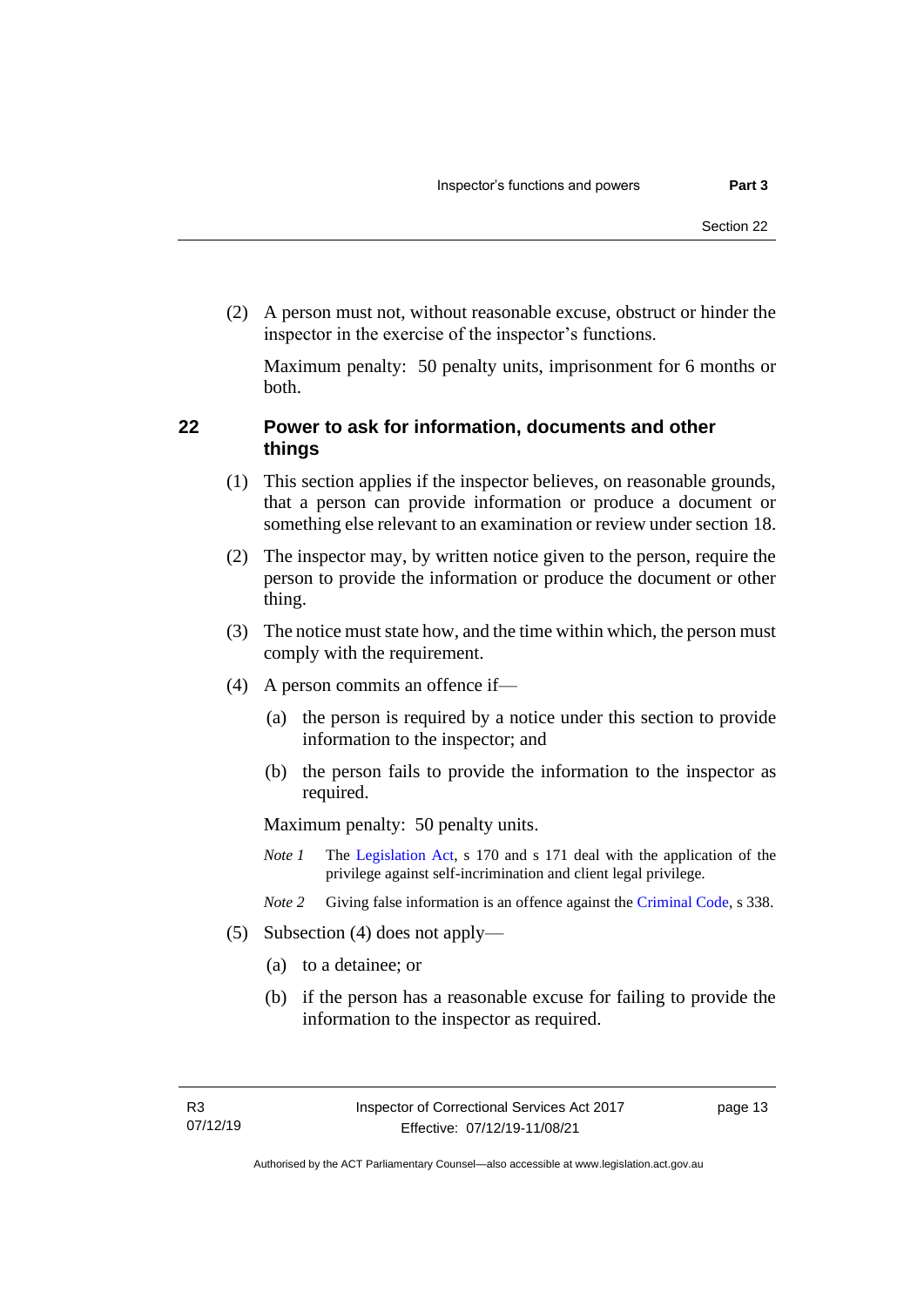- (6) A person commits an offence if—
	- (a) the person is required by a notice under this section to produce to the inspector a document or other thing; and
	- (b) the person fails to produce the document or other thing to the inspector as required.

Maximum penalty: 50 penalty units.

- (7) Subsection (6) does not apply—
	- (a) to a detainee; or
	- (b) if the person has a reasonable excuse for failing to produce the document or other thing to the inspector as required.
	- *Note* The defendant has an evidential burden in relation to the matters mentioned in ss (5) and (7) (see [Criminal Code,](http://www.legislation.act.gov.au/a/2002-51) s 58).

#### <span id="page-19-0"></span>**23 Requiring attendance etc**

(1) If the inspector believes, on reasonable grounds, that someone can provide information relevant to an examination or review under section 18, the inspector may, by written notice given to the person, require the person to attend before a named person (an *interviewer*), at a reasonable time and place stated in the notice, to answer questions relevant to the examination or review.

*Note* For how documents may be served, see th[e Legislation Act,](http://www.legislation.act.gov.au/a/2001-14) pt 19.5.

- (2) A person who attends before an interviewer under a notice under subsection (1) must continue to attend as reasonably required by the interviewer to answer questions relevant to the examination or review.
- (3) A person commits an offence if—
	- (a) the person is required by a notice under subsection (1) to attend before an interviewer to answer questions in relation to an examination or review; and

R3 07/12/19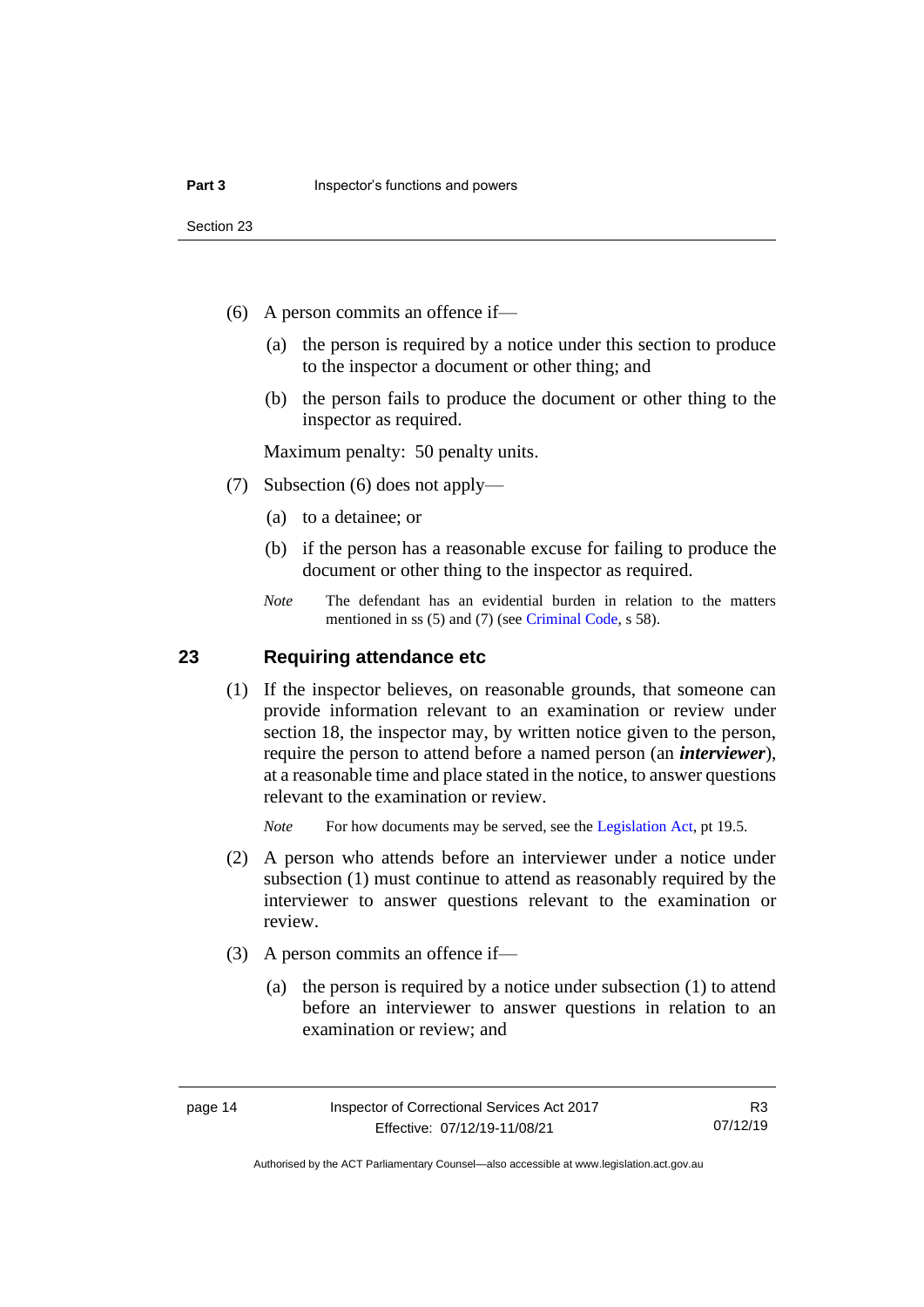(b) the person does not attend before the interviewer as required.

Maximum penalty: 50 penalty units.

- (4) Subsection (3) does not apply—
	- (a) to a detainee; or
	- (b) if the person has a reasonable excuse for not attending before the interviewer as required.
- (5) A person commits an offence if—
	- (a) the person is required by a notice under subsection (1) to attend before an interviewer to answer questions in relation to an examination or review; and
	- (b) the person attends before the interviewer as required; and
	- (c) the person fails to continue to attend as reasonably required by the interviewer to answer questions relevant to the examination or review.

Maximum penalty: 50 penalty units.

- (6) Subsection (5) does not apply—
	- (a) to a detainee; or
	- (b) if the person has a reasonable excuse for failing to continue to attend as required by the interviewer.
- (7) A person commits an offence if—
	- (a) the person is required by a notice under subsection (1) to attend before an interviewer to answer questions in relation to an examination or review; and
	- (b) the person attends before the interviewer as required; and
	- (c) the interviewer requires the person to answer a question; and

page 15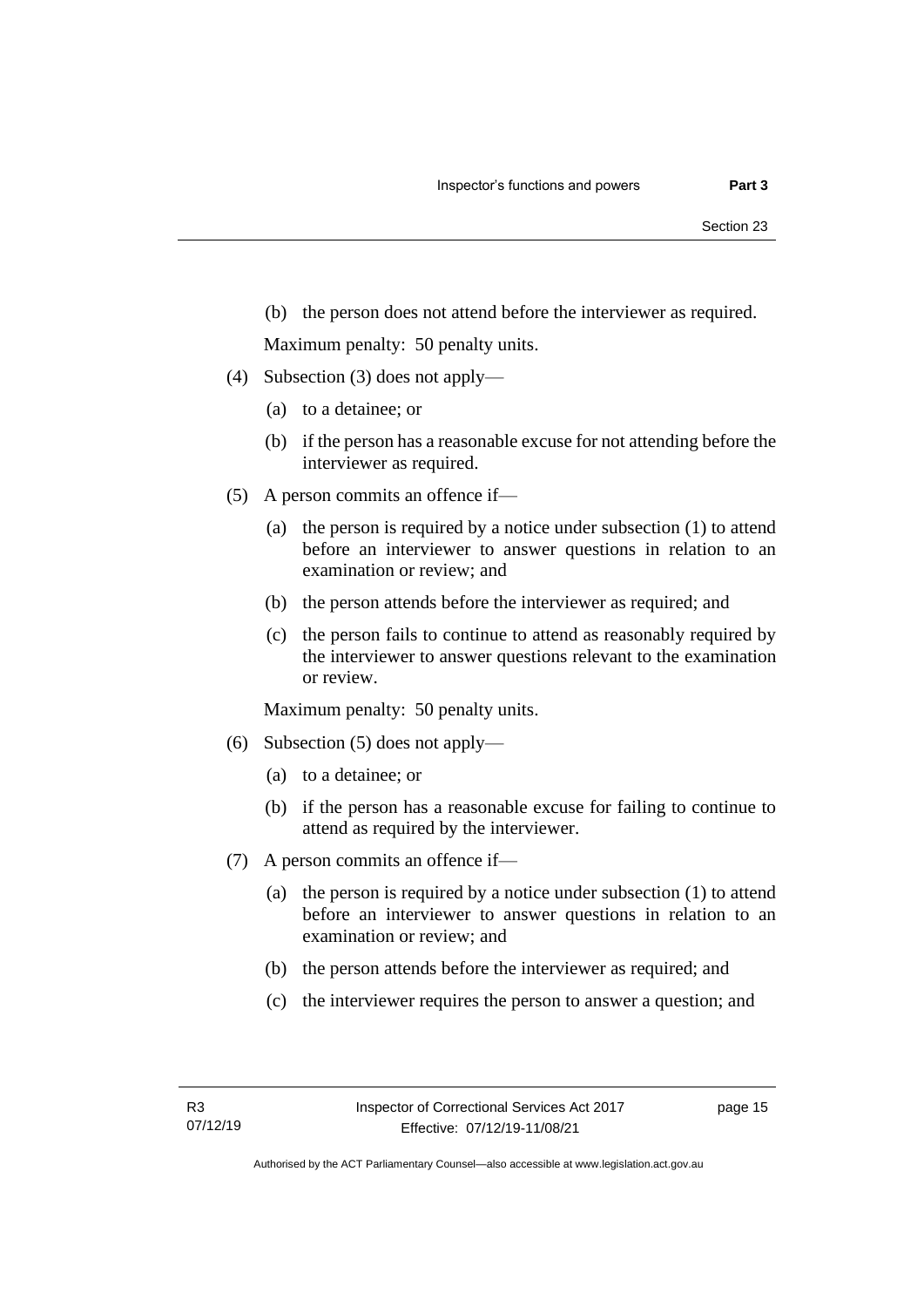Section 24

(d) the person fails to answer the question.

Maximum penalty: 50 penalty units.

- *Note 1* The [Legislation Act,](http://www.legislation.act.gov.au/a/2001-14) s 170 and s 171 deal with the application of the privilege against self-incrimination and client legal privilege.
- *Note 2* Giving false information is an offence against the [Criminal Code,](http://www.legislation.act.gov.au/a/2002-51) s 338.
- (8) Subsection (7) does not apply—
	- (a) to a detainee; or
	- (b) if the person has a reasonable excuse for failing to answer the question.
	- *Note* The defendant has an evidential burden in relation to the matters mentioned in ss (4), (6) and (8) (see [Criminal Code,](http://www.legislation.act.gov.au/a/2002-51) s 58).

### <span id="page-21-0"></span>**24 Inspector may keep document or other thing etc**

- (1) If a document or something else is produced in accordance with a requirement under section 22, the inspector—
	- (a) may take possession of, make copies of, or take extracts from, the document or may take possession of the other thing; and
	- (b) may keep the document or other thing for the period that is necessary for the consideration to which the document or thing relates; and
	- (c) during that period, must allow anyone who would be entitled to inspect the document or other thing, if it were not in the possession of the inspector, to inspect it and, for a document, make copies of, or take extracts from, it.
- (2) The inspector must return a document or something else produced in accordance with a requirement under section 22, if the inspector is no longer entitled to keep the document or thing under this section.

R3 07/12/19

Authorised by the ACT Parliamentary Counsel—also accessible at www.legislation.act.gov.au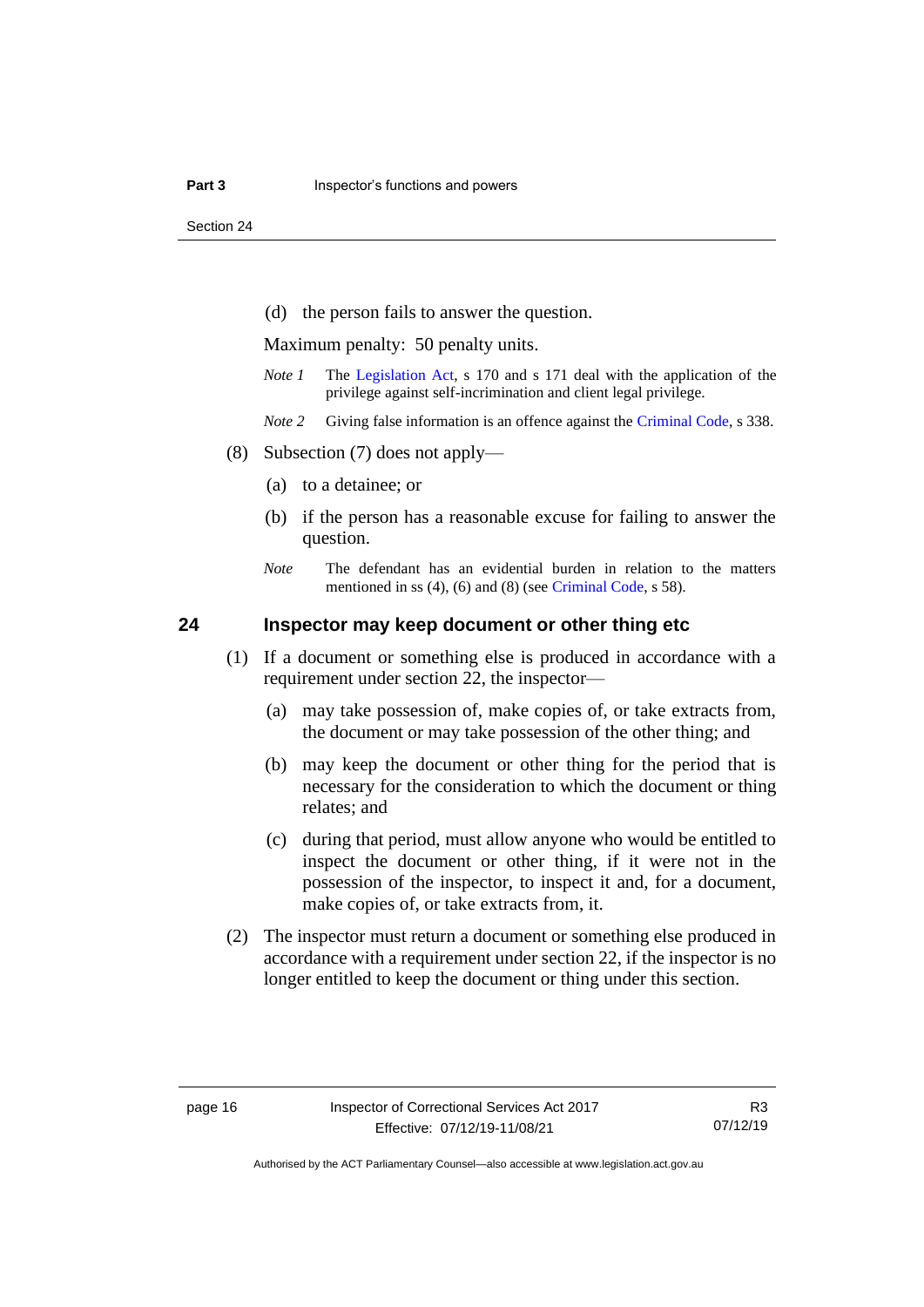# <span id="page-22-0"></span>**25 Privileges against self-incrimination and exposure to civil penalty**

- (1) This section applies if a person is required by a notice under section 22 to provide information or produce a document or other thing.
- (2) This section also applies if—
	- (a) a person is attending before an interviewer in accordance with a requirement under section 23; and
	- (b) the interviewer requires the person to answer a question.
- (3) The person cannot rely on the common law privileges against self-incrimination and exposure to the imposition of a civil penalty to refuse to provide the information, produce the document or other thing or answer the question.

*Note* The [Legislation Act,](http://www.legislation.act.gov.au/a/2001-14) s 171 deals with client legal privilege.

- (4) However, any information, document or other thing obtained, directly or indirectly, because of providing the information, the producing of the document or other thing, or the answering of the question is not admissible in evidence against the person in a civil or criminal proceeding, other than a proceeding for—
	- (a) an offence under section 22 or section 23; or
	- (b) any other offence in relation to the falsity of the information, document, other thing or answer.

### <span id="page-22-1"></span>**26 Offence—taking detrimental action**

- (1) A person (the *retaliator*) commits an offence if—
	- (a) another person gives, or proposes to give, information, documents or evidence (a *disclosure*) to the inspector for this Act; and

page 17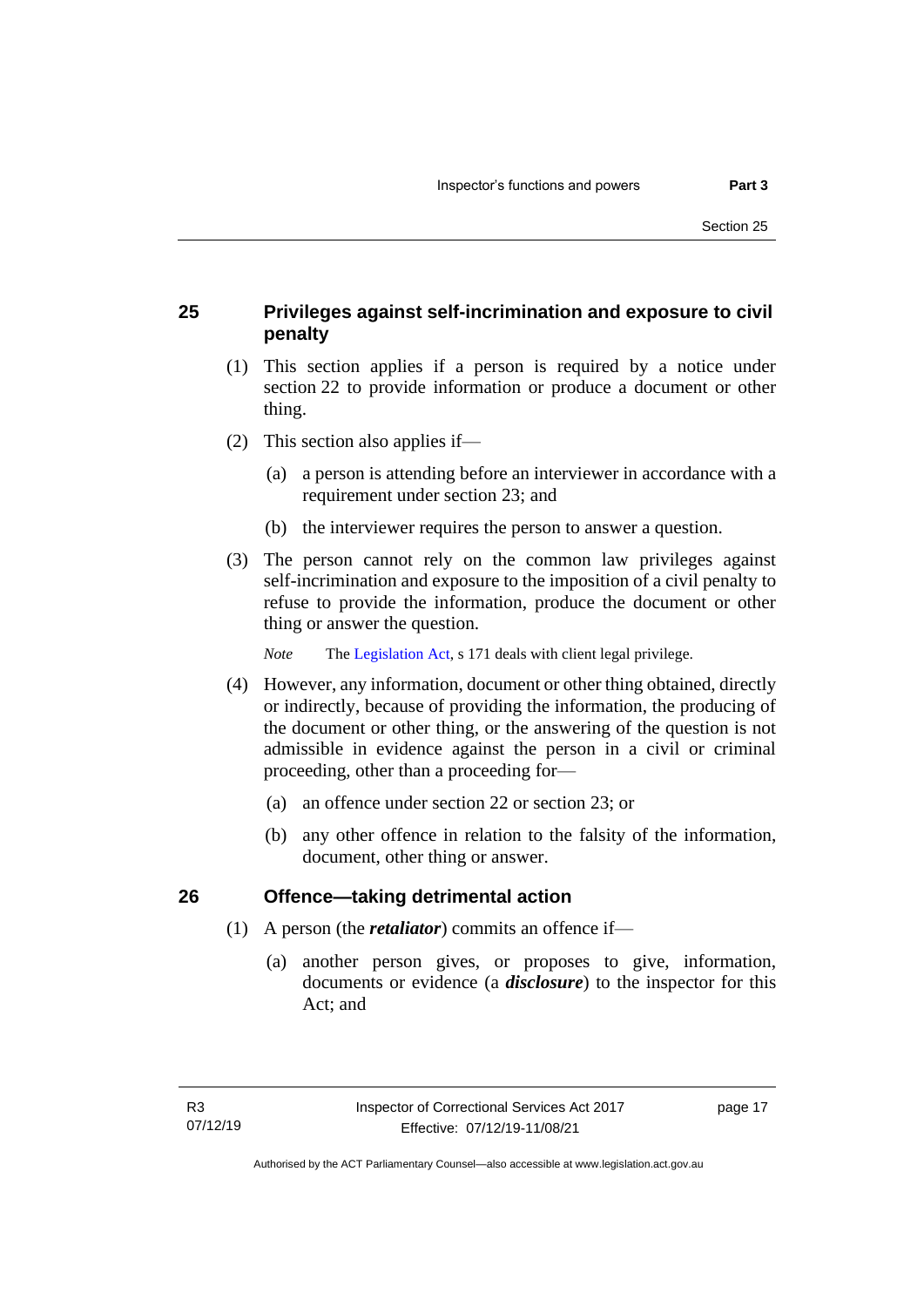Section 26

(b) the retaliator takes detrimental action against another person because of a disclosure.

Maximum penalty: 100 penalty units, imprisonment for 1 year or both.

- (2) For this section, a retaliator *takes* detrimental action because of a disclosure if the retaliator takes, or threatens to take, detrimental action against someone else because—
	- (a) a person has made, or intends to make, a disclosure; or
	- (b) the retaliator believes that a person has made or intends to make a disclosure.
- (3) In determining whether a retaliator has taken detrimental action because of a disclosure, it is sufficient if a reason mentioned in subsection (2) is a contributing reason.
- (4) For this section:

*detrimental action* is action that involves—

- (a) discriminating against a person by treating, or proposing to treat, the person unfavourably in relation to the person's reputation, career, profession, employment or trade; or
- (b) harassing or intimidating a person; or
- (c) injuring a person; or
- (d) damaging a person's property.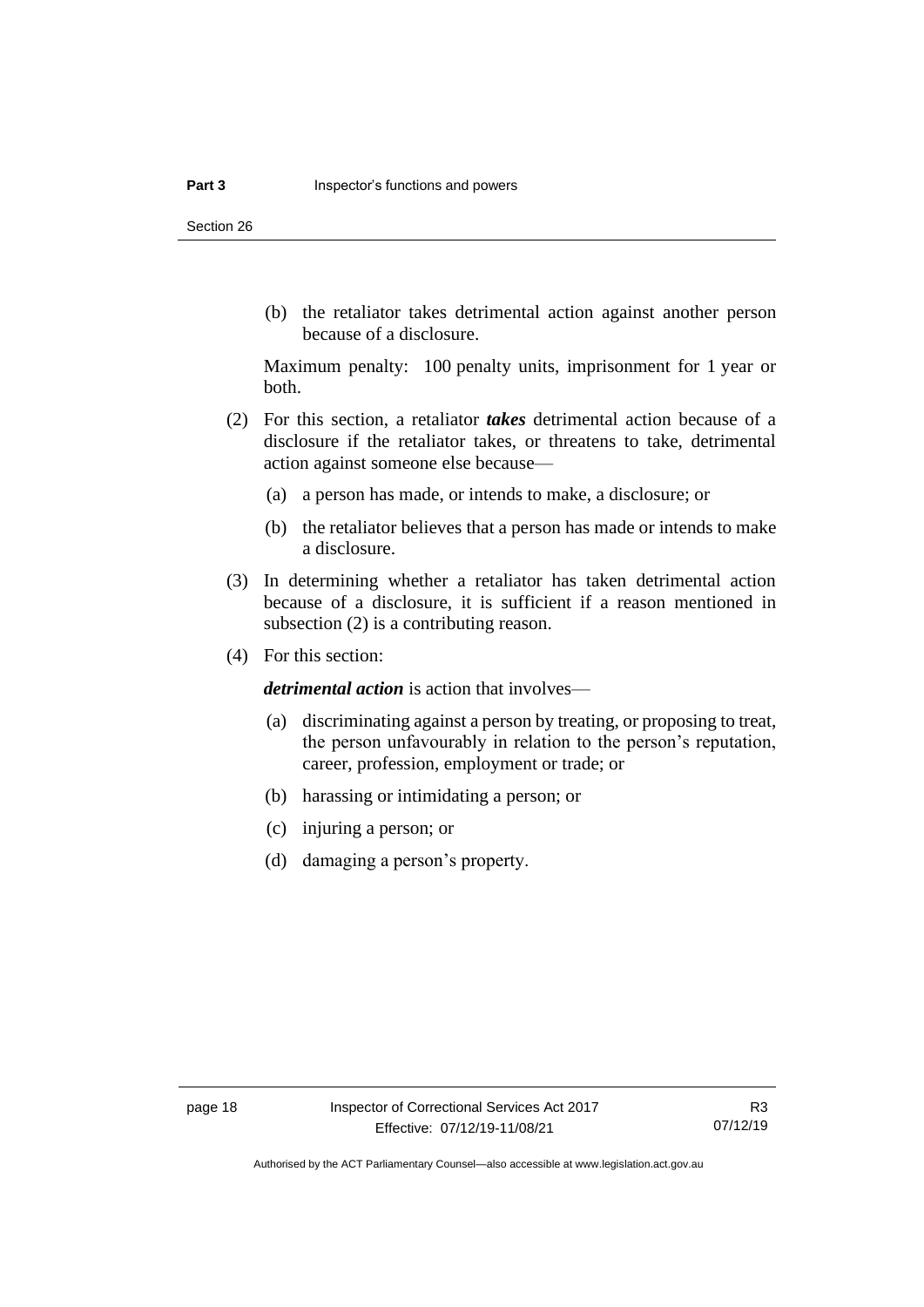# <span id="page-24-0"></span>**Part 4 Reports by inspector**

#### <span id="page-24-1"></span>**27 Inspector to give reports to Legislative Assembly**

- (1) The inspector must give a report on each examination and review conducted by the inspector to the Legislative Assembly within 6 months of completing the examination and review.
- (2) A report must include the following:
	- (a) an evaluation of the correctional centre and correctional services that were subject to examination and review;
	- (b) an assessment of the delivery of correctional services and the operation of correctional centres that were subject to examination and review;
	- (c) an assessment about whether the rights under international and territory law of detainees at a correctional centre subject to review are protected;
	- (d) an assessment about whether law, policy and procedures applying to the correctional centre or service subject to review reflect best practice standards;
	- (e) any recommendations of the inspector in relation to changes required to the infrastructure at correctional centres, correctional policies and procedures or the law applying to correctional centres or services;
	- (f) a statement about a matter that has been referred under section 32 (Inspector may refer matter to investigative entity) or section 34 (Oversight entities may refer matter to inspector);
	- (g) a statement about whether any part of the report is to be kept confidential due to public interest considerations against disclosure.
- (3) The relevant Minister may extend a period mentioned in subsection (1) by an additional period of no more than 12 months.

Authorised by the ACT Parliamentary Counsel—also accessible at www.legislation.act.gov.au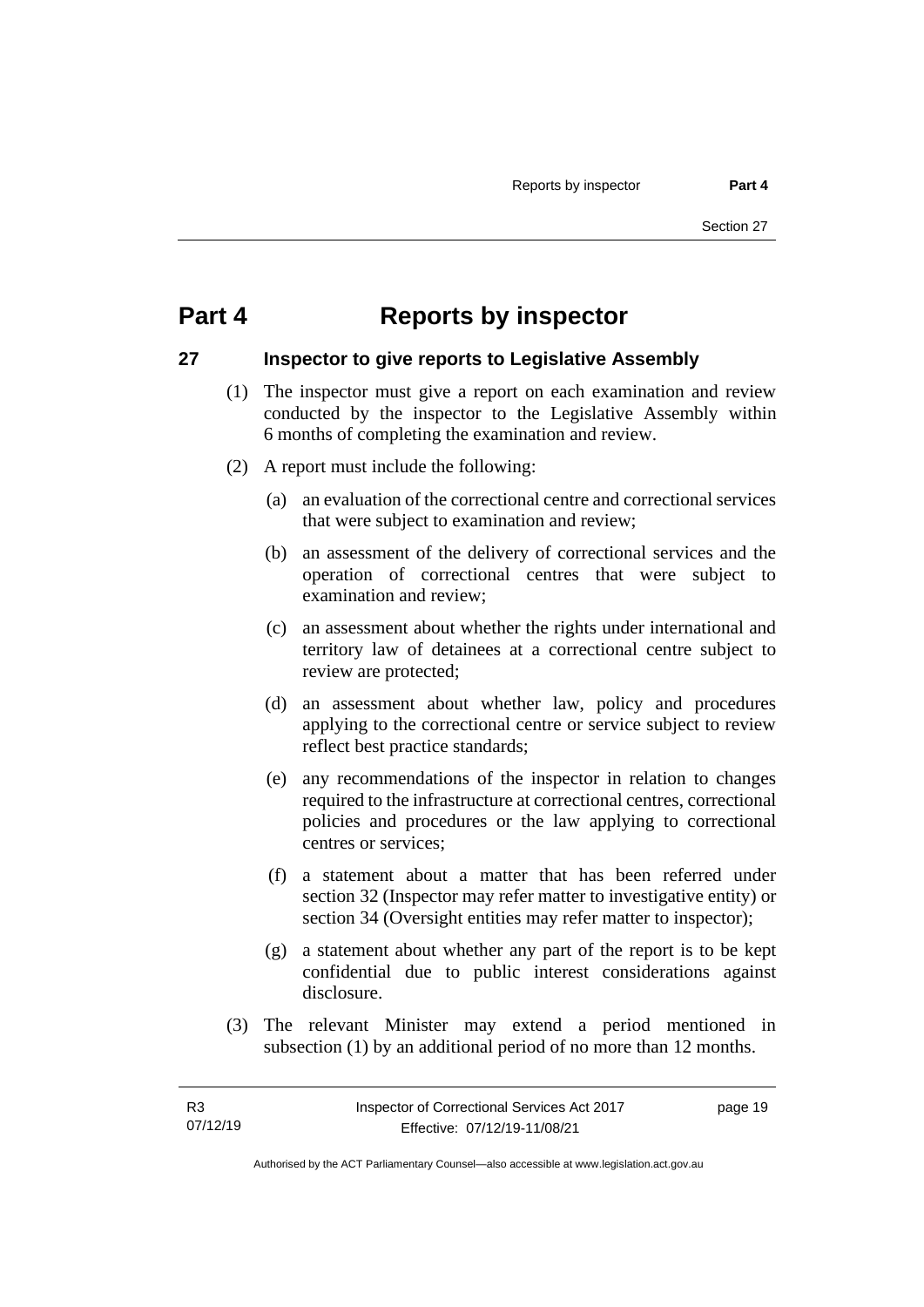#### **Part 4 Reports by inspector**

Section 28

### <span id="page-25-0"></span>**28 Public interest considerations**

- (1) In preparing a report under section 27, the inspector must consider whether any part of the report must be kept confidential because—
	- (a) there are public interest considerations against disclosure; and
	- (b) those considerations outweigh the public interest in favour of disclosure.
- (2) There is a public interest against disclosure if disclosure of the information could reasonably have any of the following effects:
	- (a) undermining security or good order at a correctional centre;
	- (b) assisting anyone in escaping or attempting to escape from detention;
	- (c) undermining national security (within the meaning of the *[National Security Information \(Criminal](https://www.legislation.gov.au/Series/C2004A01385) and Civil Proceedings) [Act 2004](https://www.legislation.gov.au/Series/C2004A01385)* (Cwlth));
	- (d) identifying or allowing the identification of any person detained, working or otherwise at a correctional centre;
	- (e) undermining the procedures or systems in place to safeguard the life, health and safety of a corrections officer or any other person at a correctional centre;
	- (f) revealing or tending to reveal the identity of a person disclosing information to the inspector or undermining the future supply of information to the inspector.
- (3) The following matters must not be taken into account in deciding whether there is a public interest against disclosure:
	- (a) causing embarrassment to, or a loss of confidence in, the Executive, a Minister or a director-general;
	- (b) the possibility that the information may be misunderstood or misinterpreted by a person.

R3 07/12/19

Authorised by the ACT Parliamentary Counsel—also accessible at www.legislation.act.gov.au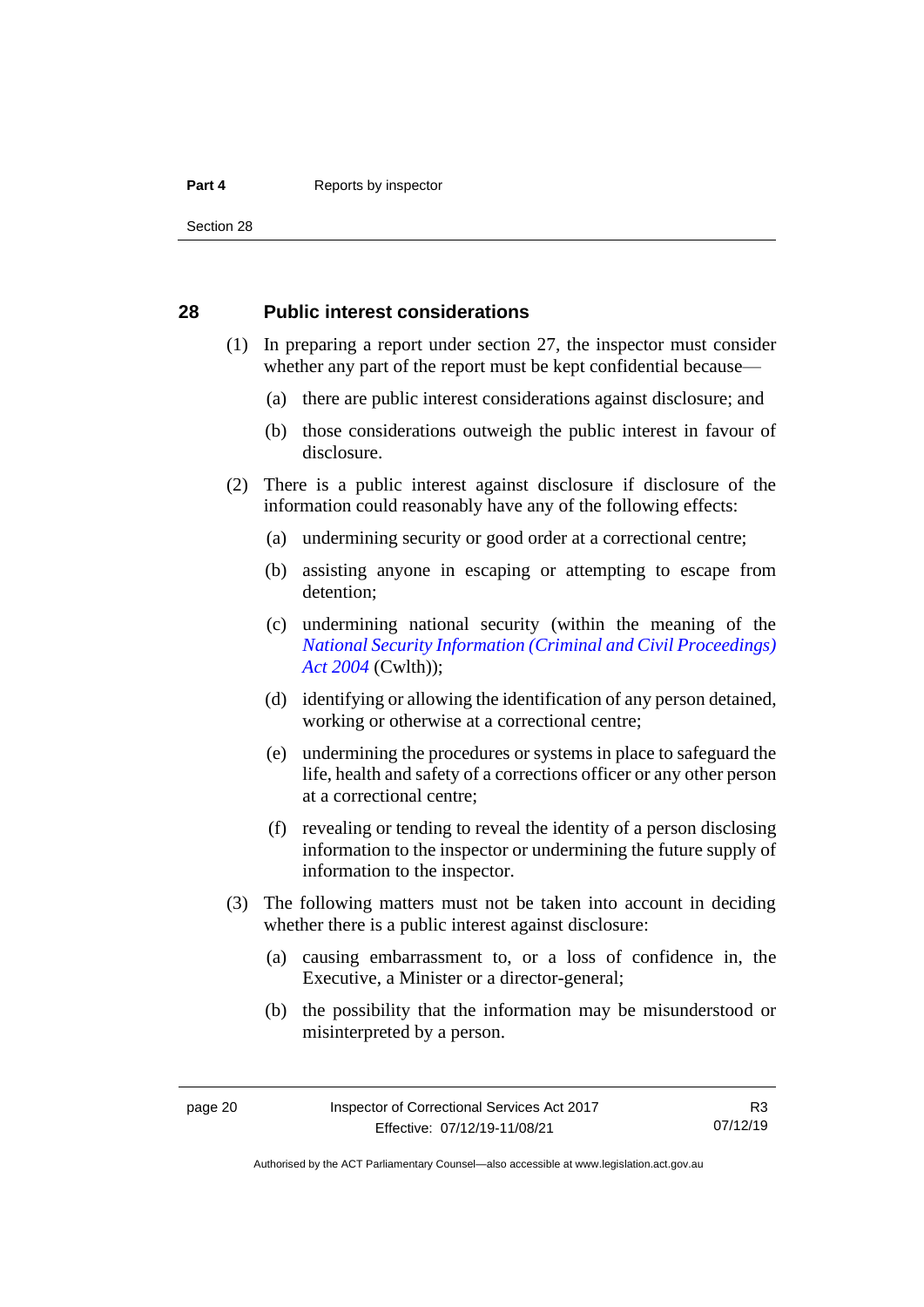### <span id="page-26-0"></span>**29 Draft report to relevant Minister and director-general**

- (1) The inspector must give a draft copy of a report prepared under section 27 to the relevant Minister and relevant director-general at least 6 weeks before giving the report to the Legislative Assembly.
- (2) The relevant Minister and relevant director-general may provide comments in relation to the draft report to the inspector within the 6-week period.
- (3) The inspector—
	- (a) must consider any comments made under subsection (2); and
	- (b) may include the comments provided by the relevant Minister and relevant director-general as an attachment to the report; and
	- (c) may, if the inspector is satisfied that amendment is an appropriate response to the comments, amend the draft report.

#### <span id="page-26-1"></span>**30 Report to Legislative Assembly**

- (1) The inspector must give a report prepared under section 27 to the Speaker.
- (2) The Speaker must present the report to the Legislative Assembly within 5 sitting days after receiving the report.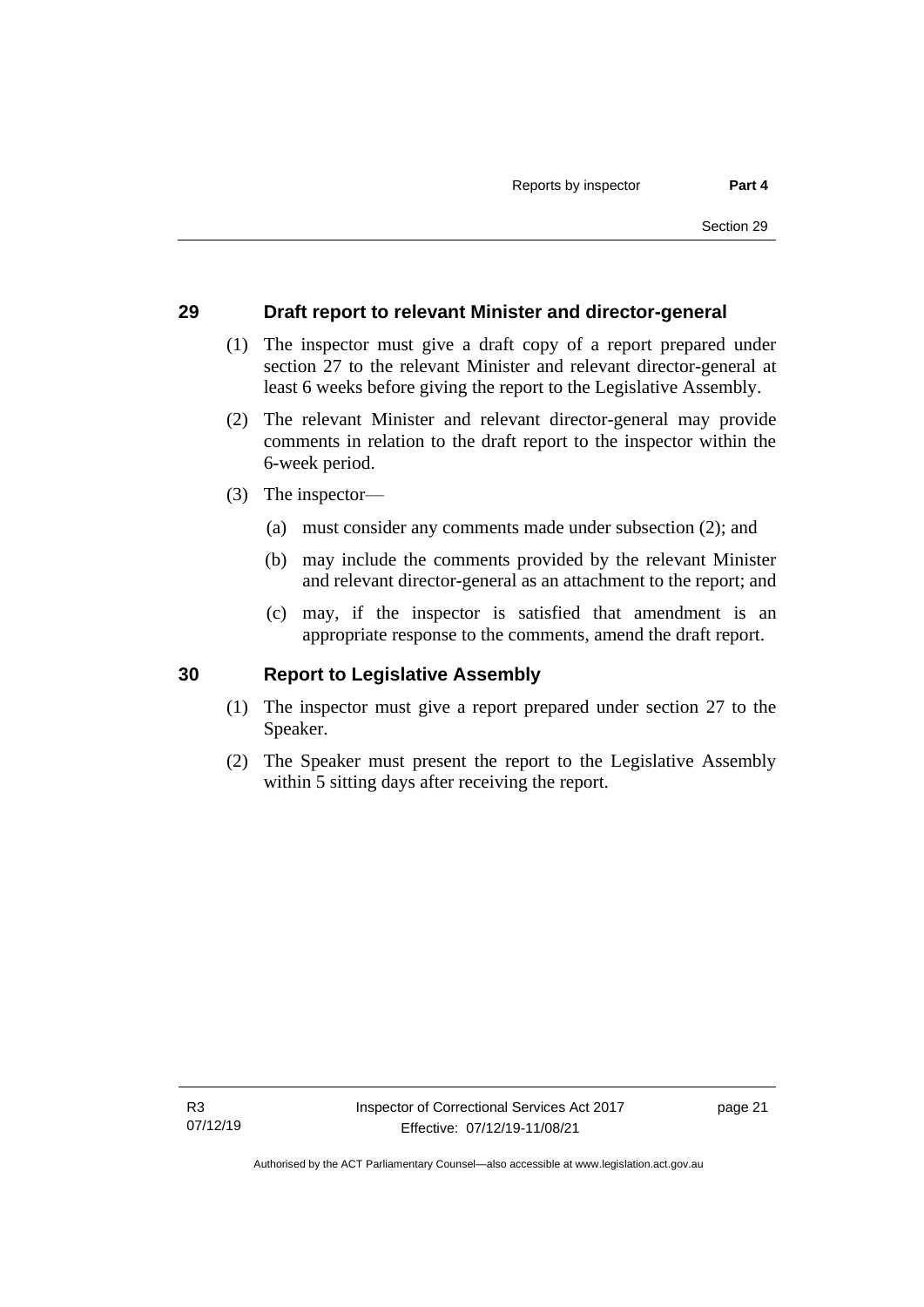# <span id="page-27-0"></span>**Part 5 Cooperation and referral between inspector and other entities**

#### <span id="page-27-1"></span>**31 Cooperation with other entities**

- (1) The inspector must ensure that the inspector's functions are exercised in a way that does not delay or unnecessarily duplicate the exercise of functions by the following entities:
	- (a) a person exercising a function under—
		- (i) the *[Auditor-General Act](http://www.legislation.act.gov.au/a/1996-23) 1996*; or
		- (ii) the *[Human Rights Act](http://www.legislation.act.gov.au/a/2004-5) 2004*; or
		- (iii) the *[Human Rights Commission Act](http://www.legislation.act.gov.au/a/2005-40) 2005*; or
		- (iv) the *[Integrity Commission Act 2018](http://www.legislation.act.gov.au/a/2018-52)*; or
		- (v) the *[Ombudsman Act](http://www.legislation.act.gov.au/a/alt_a1989-45co) 1989*;
	- (b) an official visitor under the *[Official Visitor Act 2012](http://www.legislation.act.gov.au/a/2012-33)*;
	- (c) an adjudicator conducting a review of a segregation or disciplinary decision under the *[Corrections Management](http://www.legislation.act.gov.au/a/2007-15)  Act [2007](http://www.legislation.act.gov.au/a/2007-15)*;
	- (d) a person conducting a review of a segregation or disciplinary decision under the *[Children and Young People Act 2008](http://www.legislation.act.gov.au/a/2008-19)*;
	- (e) a police officer investigating a fraud or other criminal matter;
	- (f) a coroner exercising a function under the *[Coroners Act](http://www.legislation.act.gov.au/a/1997-57) 1997*.
- (2) The inspector may enter into an arrangement with an entity mentioned in subsection (1) to assist in—
	- (a) avoiding delay and unnecessary duplication of statutory functions; or
	- (b) efficiently managing the interaction of the statutory functions of the parties to the arrangement.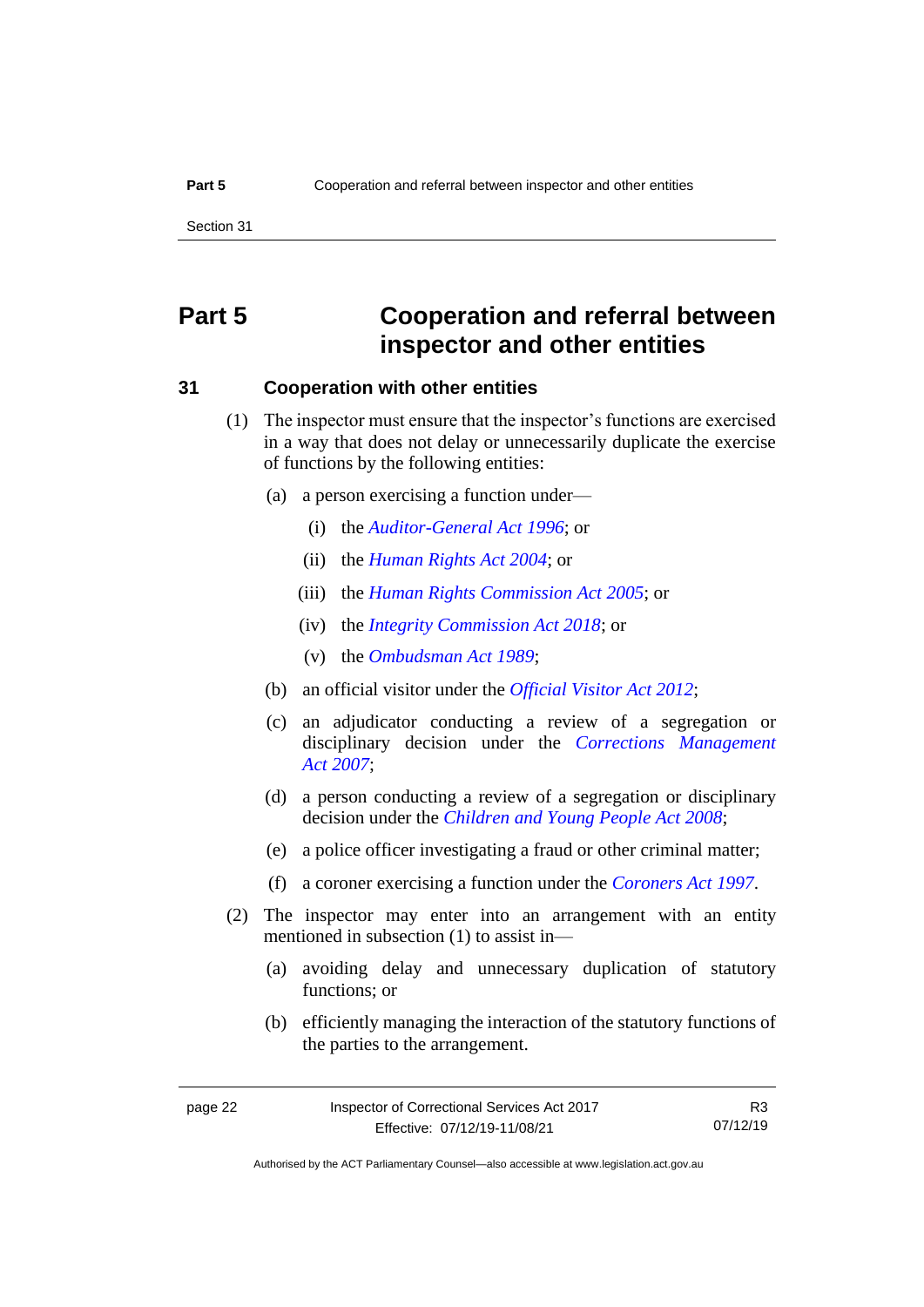### <span id="page-28-0"></span>**32 Inspector may refer matter to investigative entity**

- (1) This section applies if the inspector reasonably believes that a matter can be more appropriately dealt with by an investigative entity other than the inspector.
- (2) The inspector may decide not to review or examine the matter and to refer the matter together with any relevant documents or information in the inspector's possession or control, to an investigative entity.
- (3) The inspector may enter into arrangements with an investigative entity about the referral of matters under this section.
- (4) Nothing in this section requires the investigative entity to deal with the referred matter.
- (5) In this section:

*investigative entity* means an entity with power to require the production of documents or the answering of questions including, for example, the chief police officer, the human rights commission, the ombudsman and the integrity commissioner.

*matter* includes part of a matter.

#### <span id="page-28-1"></span>**33 Cooperation with inspector**

- (1) This section applies if an oversight entity deals with a matter that involves a detainee, a correctional centre or a correctional service in the exercise of a function under—
	- (a) the *[Auditor-General Act 1996](http://www.legislation.act.gov.au/a/1996-23)*, section 10 (1) (a) and (d) (Functions) (which are about public administration and performance audits); or
	- (b) the *[Human Rights Commission Act](http://www.legislation.act.gov.au/a/2005-40) 2005*, section 48 (Consideration without complaint or appropriate complainant); or
	- (c) the *[Integrity Commission Act 2018](http://www.legislation.act.gov.au/a/2018-52)*, section 23 (1) (a) or (b) (Functions of commission); or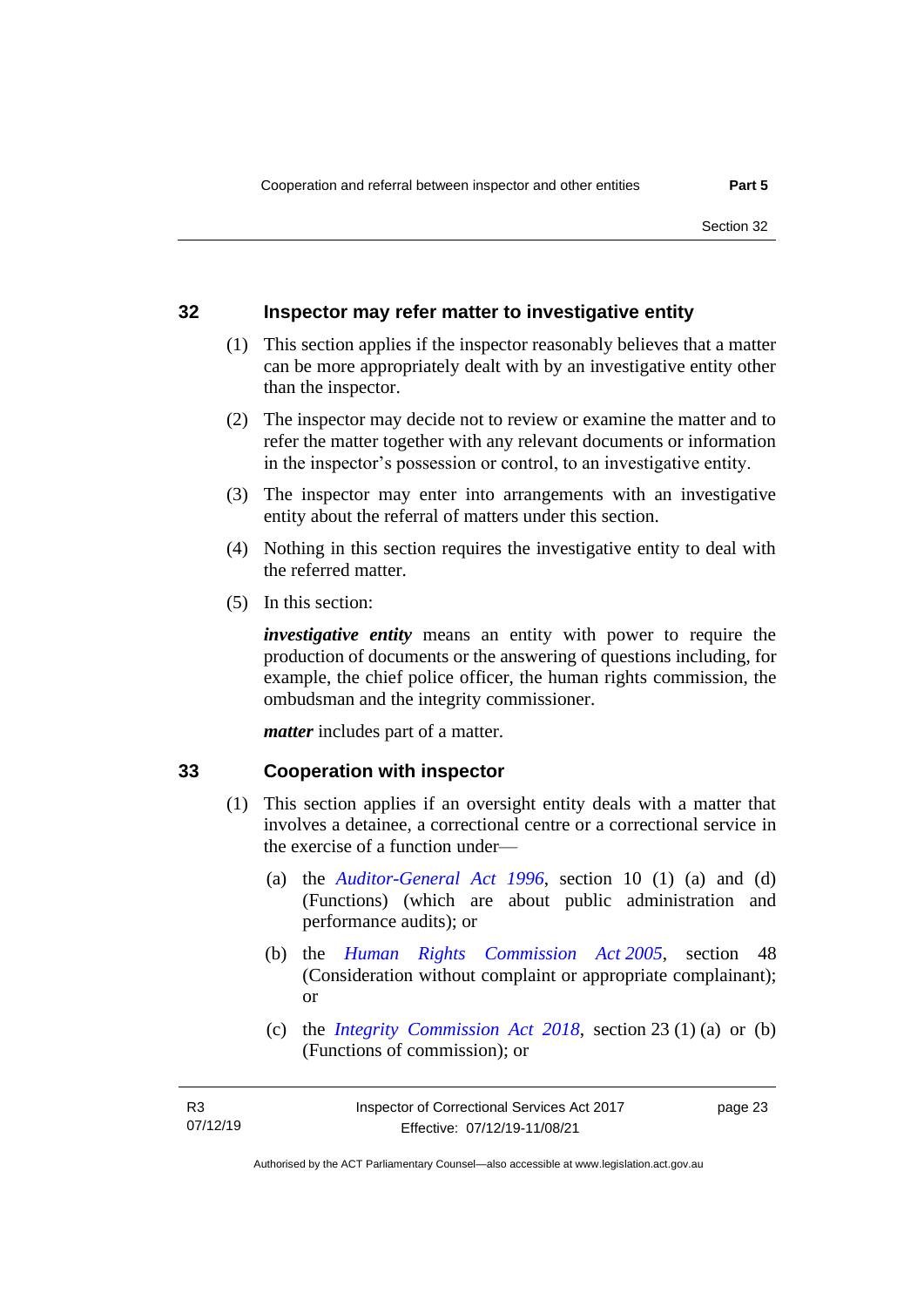- (d) the *[Ombudsman Act](http://www.legislation.act.gov.au/a/alt_a1989-45co) 1989*, section 5 (1) (b) (Functions investigating complaints under Act) (which is about own motion investigations).
- (2) The oversight entity must—
	- (a) consult with the inspector about the matter; and
	- (b) ensure that the entity's functions are exercised in a way that does not delay or unnecessarily duplicate the exercise of functions by the inspector.
- (3) The oversight entity may enter into an arrangement with the inspector to assist in—
	- (a) avoiding delay and unnecessary duplication of statutory functions; or
	- (b) efficiently managing the interaction of the statutory functions of the parties to the arrangement.
- (4) In this section:

*matter* includes a part of a matter.

*oversight entity* means any of the following:

- (a) the auditor-general;
- (b) the human rights commission;
- (c) the integrity commission;
- (d) an official visitor;
- (e) the ombudsman.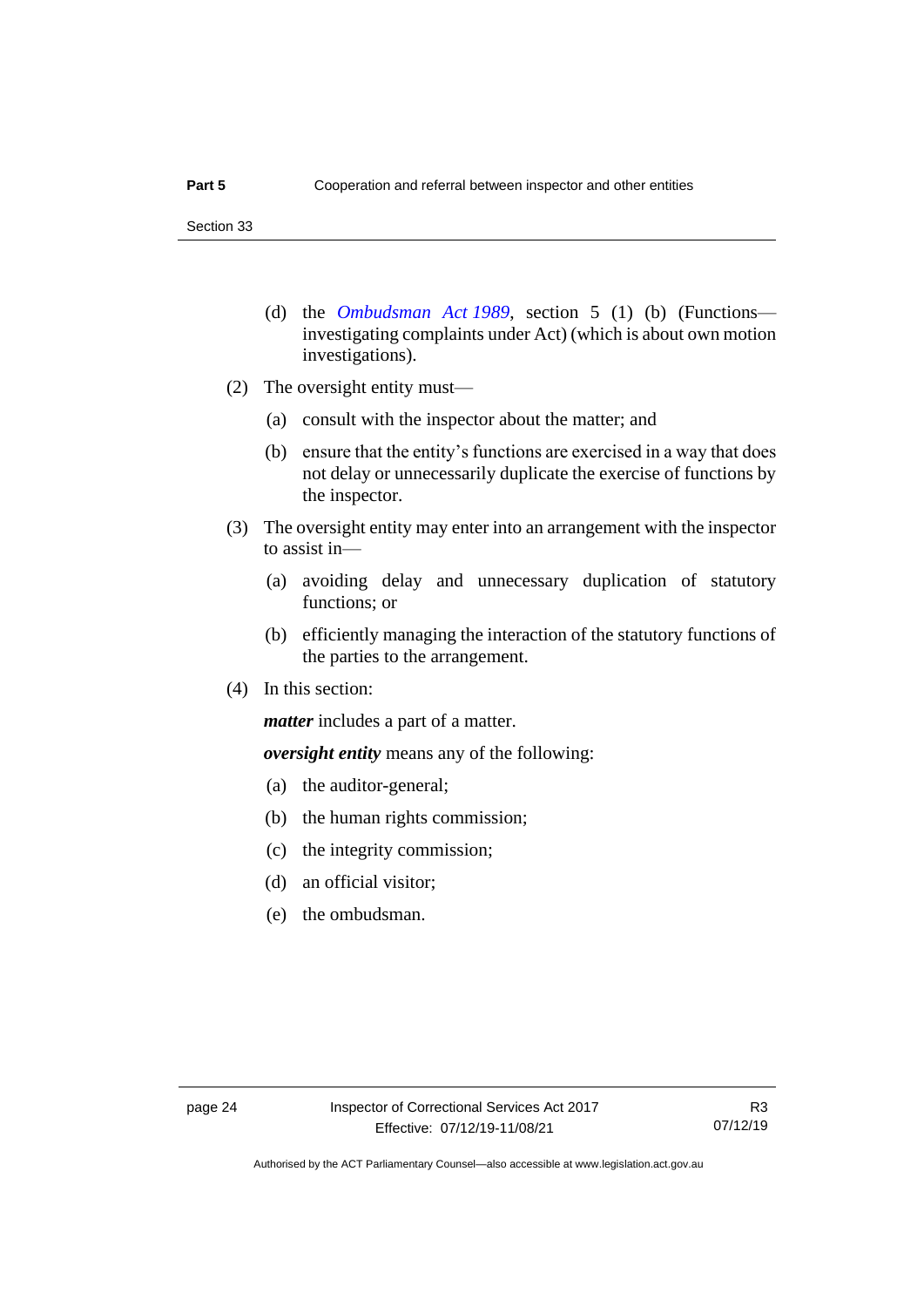### <span id="page-30-0"></span>**34 Oversight entities may refer matter to inspector**

- (1) This section applies if an oversight entity reasonably believes that a matter can be more appropriately dealt with by the inspector.
- (2) The oversight entity may decide not to deal with the matter and to refer the matter together with any relevant documents or information in the entity's possession or control, to the inspector.
- (3) The oversight entity may enter into arrangements with the inspector about the referral of matters under this section.
- (4) Nothing in this section requires the inspector to deal with the referred matter.
- (5) In this section:

#### *matter*—

- (a) means a complaint or other matter; and
- (b) includes a part of a complaint or other matter.

*oversight entity*—see section 33 (4).

#### <span id="page-30-1"></span>**35 Information sharing**

- (1) An information sharing entity may disclose to the inspector relevant information held by the entity to the extent that it is reasonably necessary for this part.
- (2) The inspector may disclose to an information sharing entity relevant information held by the inspector to the extent that it is reasonably necessary for this part.
- (3) The inspector and an information sharing entity may enter into an information sharing protocol for this section.
- (4) In this section:

*information sharing entity* means an entity mentioned in section 31 (1).

page 25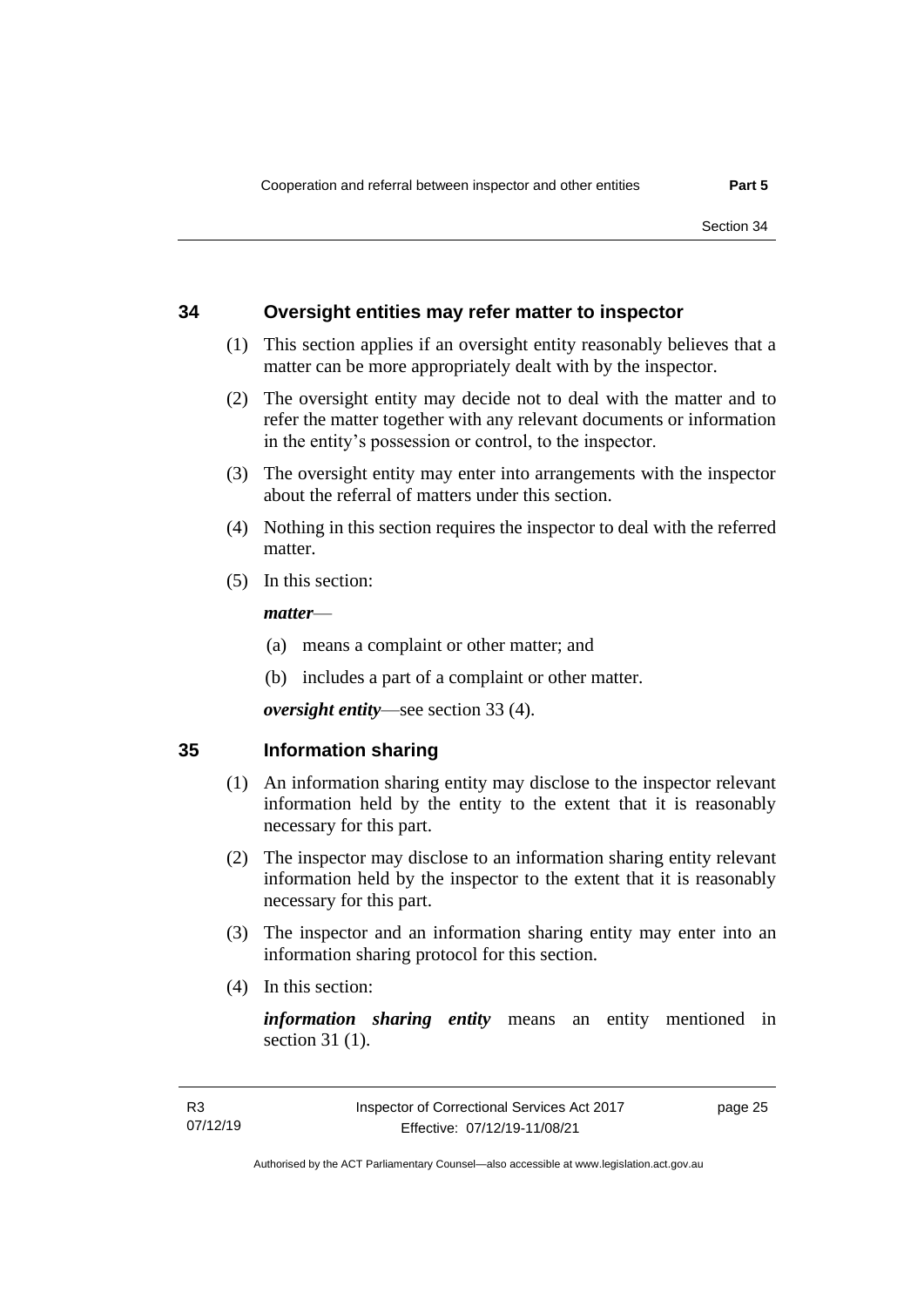#### **Part 6** Miscellaneous

Section 36

# <span id="page-31-0"></span>**Part 6 Miscellaneous**

### <span id="page-31-1"></span>**36 Protection of inspector from liability**

- (1) The inspector is not civilly liable for conduct engaged in honestly and without recklessness—
	- (a) in the exercise of a function under this Act or another territory law; or
	- (b) in the reasonable belief that the conduct was in the exercise of a function under this Act or another territory law.
- (2) Any liability that would, apart from this section, attach to the inspector attaches instead to the Territory.
- (3) In this section:

*conduct* means an act or an omission to do an act.

### <span id="page-31-2"></span>**37 Offence—use or divulge protected information**

- (1) A person to whom this section applies commits an offence if—
	- (a) the person uses information; and
	- (b) the information is protected information about someone else; and
	- (c) the person is reckless about whether the information is protected information about someone else.

Maximum penalty: 50 penalty units, imprisonment for 6 months or both.

- (2) A person to whom this section applies commits an offence if—
	- (a) the person does something that divulges information; and
	- (b) the information is protected information about someone else; and

Authorised by the ACT Parliamentary Counsel—also accessible at www.legislation.act.gov.au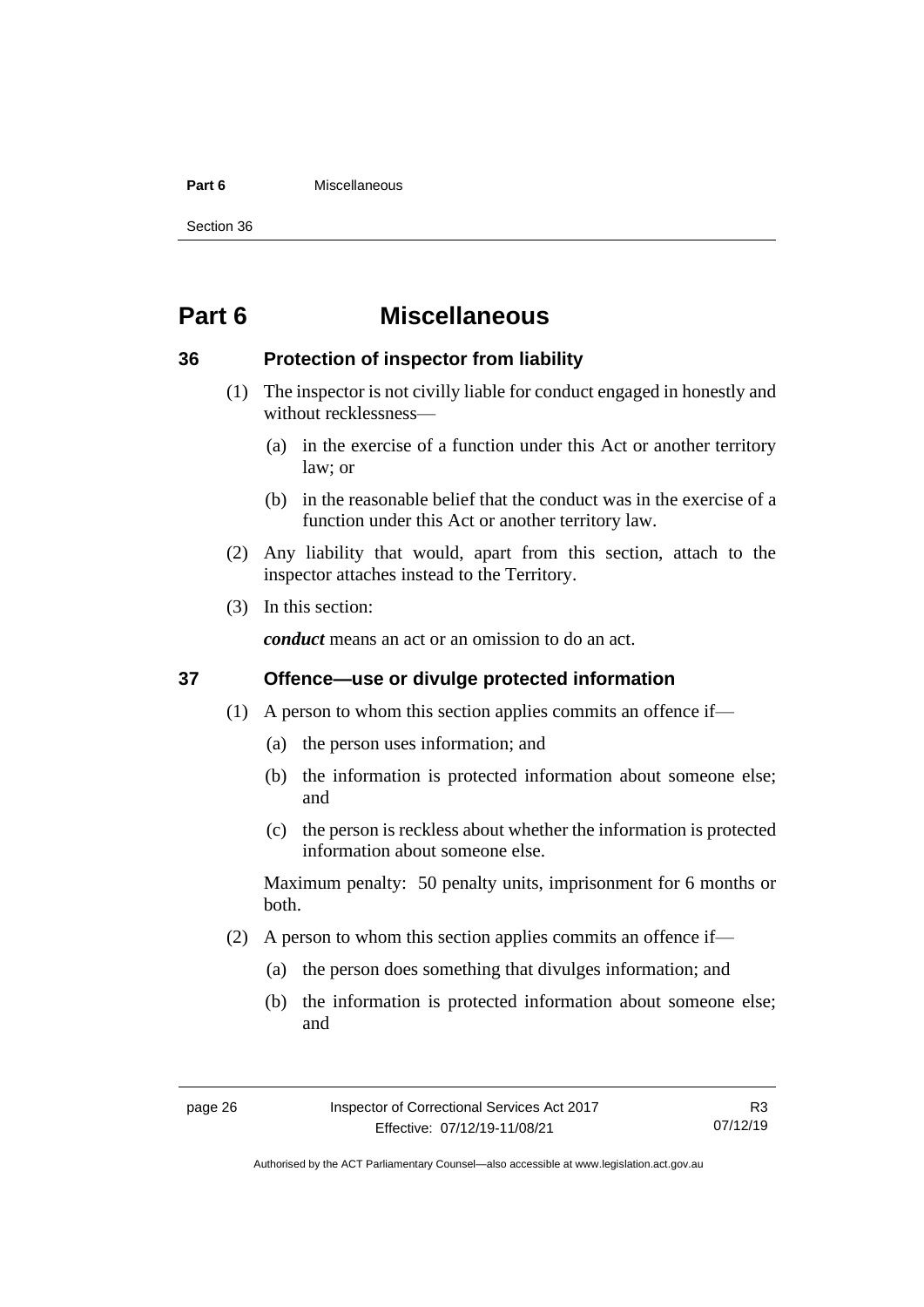- (c) the person is reckless about whether—
	- (i) the information is protected information about someone else; and
	- (ii) doing the thing would result in the information being divulged to someone else.

Maximum penalty: 50 penalty units, imprisonment for 6 months or both.

- (3) Subsections (1) and (2) do not apply if the information is used or divulged—
	- (a) under this Act or another territory law; or
	- (b) in relation to the exercise of a function, as a person to whom this section applies, under this Act or another territory law; or
	- (c) in a court proceeding.
- (4) Subsections (1) and (2) do not apply to the using or divulging of protected information about a person with the person's consent.

*Note* The defendant has an evidential burden in relation to the matters mentioned in ss (3) and (4) (see [Criminal Code,](http://www.legislation.act.gov.au/a/2002-51) s 58).

- (5) A person to whom this section applies need not divulge protected information to a court, or produce a document containing protected information to a court, unless it is necessary to do so for this Act or another law applying in the Territory.
- (6) In this section:

*court* includes a tribunal, authority or person having power to require the production of documents or the answering of questions.

*divulge* includes—

- (a) communicate; or
- (b) publish.

page 27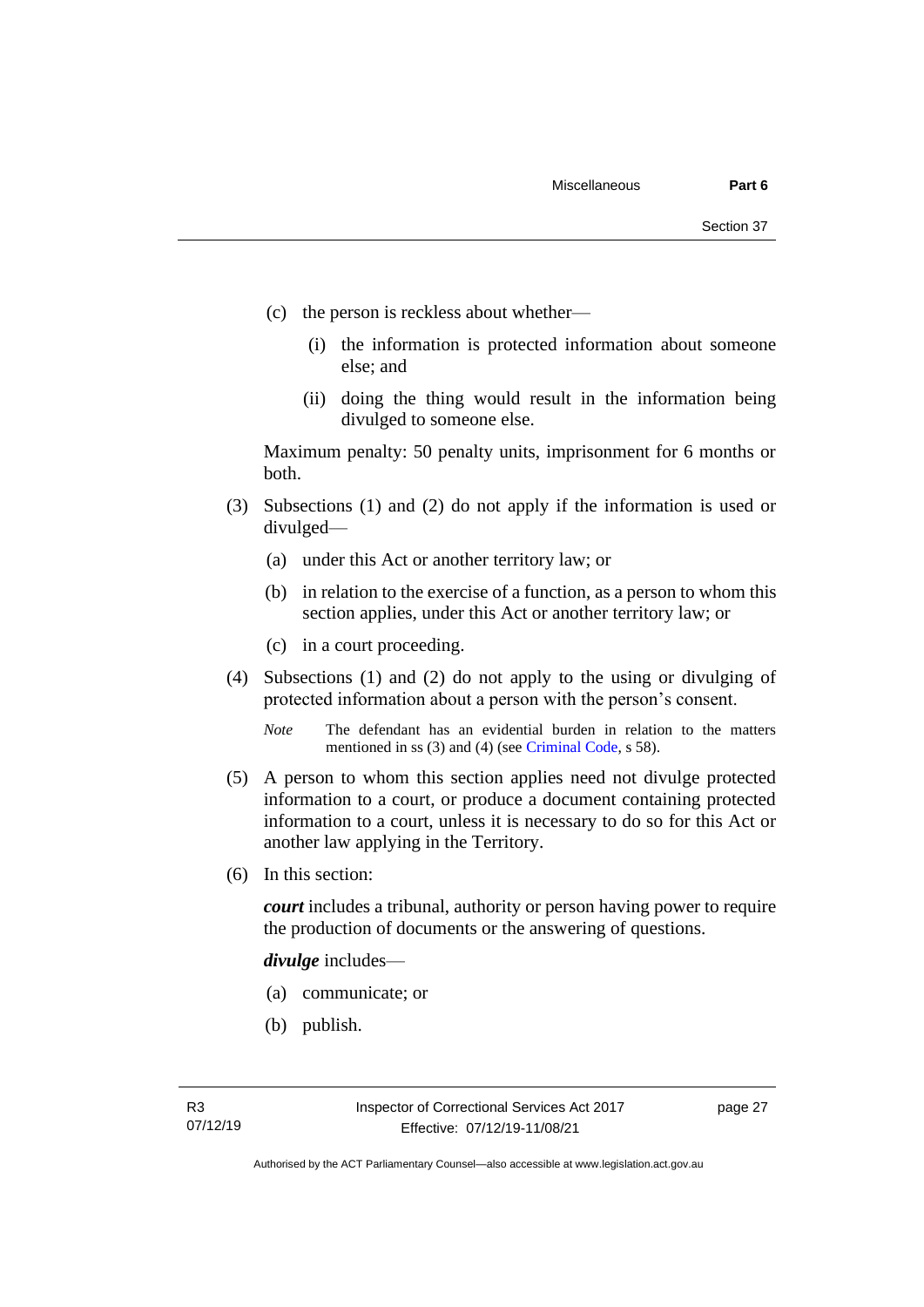#### **Part 6** Miscellaneous

#### *person to whom this section applies* means—

- (a) a person who is, or has been, an inspector; or
- (b) anyone else who exercises, or has exercised, a function under this Act; or
- (c) a person who is, or has been, otherwise involved in the administration of this Act; or
- (d) a person who has been given information under this Act by a person mentioned in paragraph (a), (b) or (c).

*produce* includes allow access to.

*protected information* means information about a person that is disclosed to, or obtained by, a person to whom this section applies because of—

- (a) the exercise of a function under this Act by the person or someone else; or
- (b) the involvement of the person, or someone else, in the administration of this Act.

*use information* includes make a record of the information.

#### <span id="page-33-0"></span>**38 Regulation-making power**

The Executive may make regulations for this Act.

*Note* A regulation must be notified, and presented to the Legislative Assembly, under the [Legislation Act.](http://www.legislation.act.gov.au/a/2001-14)

# <span id="page-33-1"></span>**39 Review of Act**

- (1) The Minister must arrange for a review of the operation of this Act as soon as practicable after the end of its 5th year of operation.
- (2) The Minister must present a report of the review to the Legislative Assembly within 12 months after the day the review is started.
- (3) This section expires 7 years after the day it commences.

| page 28 | Inspector of Correctional Services Act 2017 |          |
|---------|---------------------------------------------|----------|
|         | Effective: 07/12/19-11/08/21                | 07/12/19 |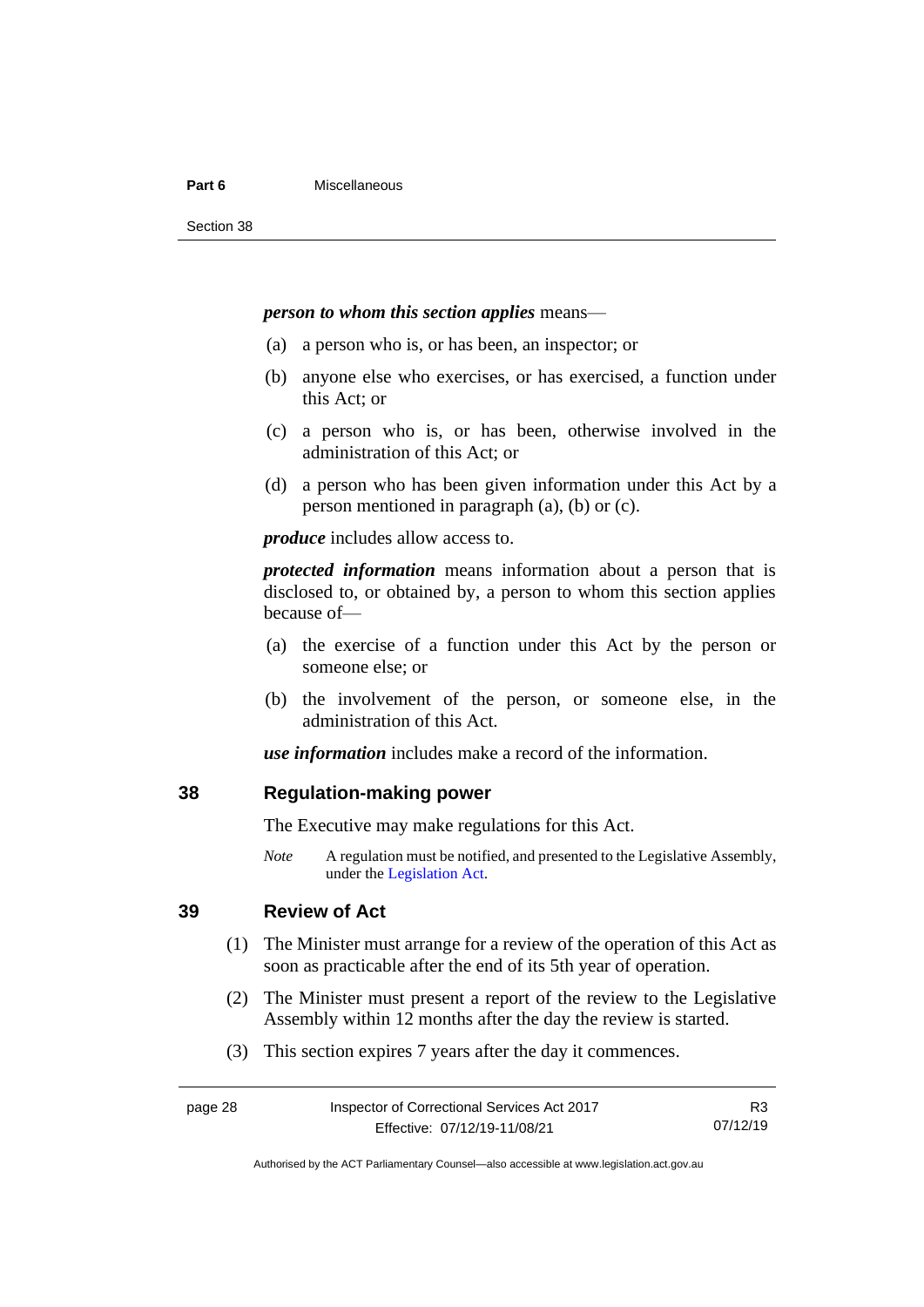# <span id="page-34-0"></span>**Dictionary**

(see s  $3)$ )

*Note 1* The [Legislation Act](http://www.legislation.act.gov.au/a/2001-14) contains definitions and other provisions relevant to this Act.

*Note 2* For example, the [Legislation Act,](http://www.legislation.act.gov.au/a/2001-14) dict, pt 1, defines the following terms:

- bankrupt or personally insolvent
- chief police officer
- coroner
- corrections officer
- director-general (see s 163)
- document
- entity
- **Executive**
- function
- human rights commissioner
- integrity commission
- integrity commissioner
- Legislative Assembly
- Minister (see s 162)
- official visitor
- ombudsman
- person (see s 169)
- police officer
- public servant
- sitting day
- **Speaker**
- territory law
- the Territory
- tribunal.

*correctional centre*—see section 7.

*correctional service*—see section 8.

page 29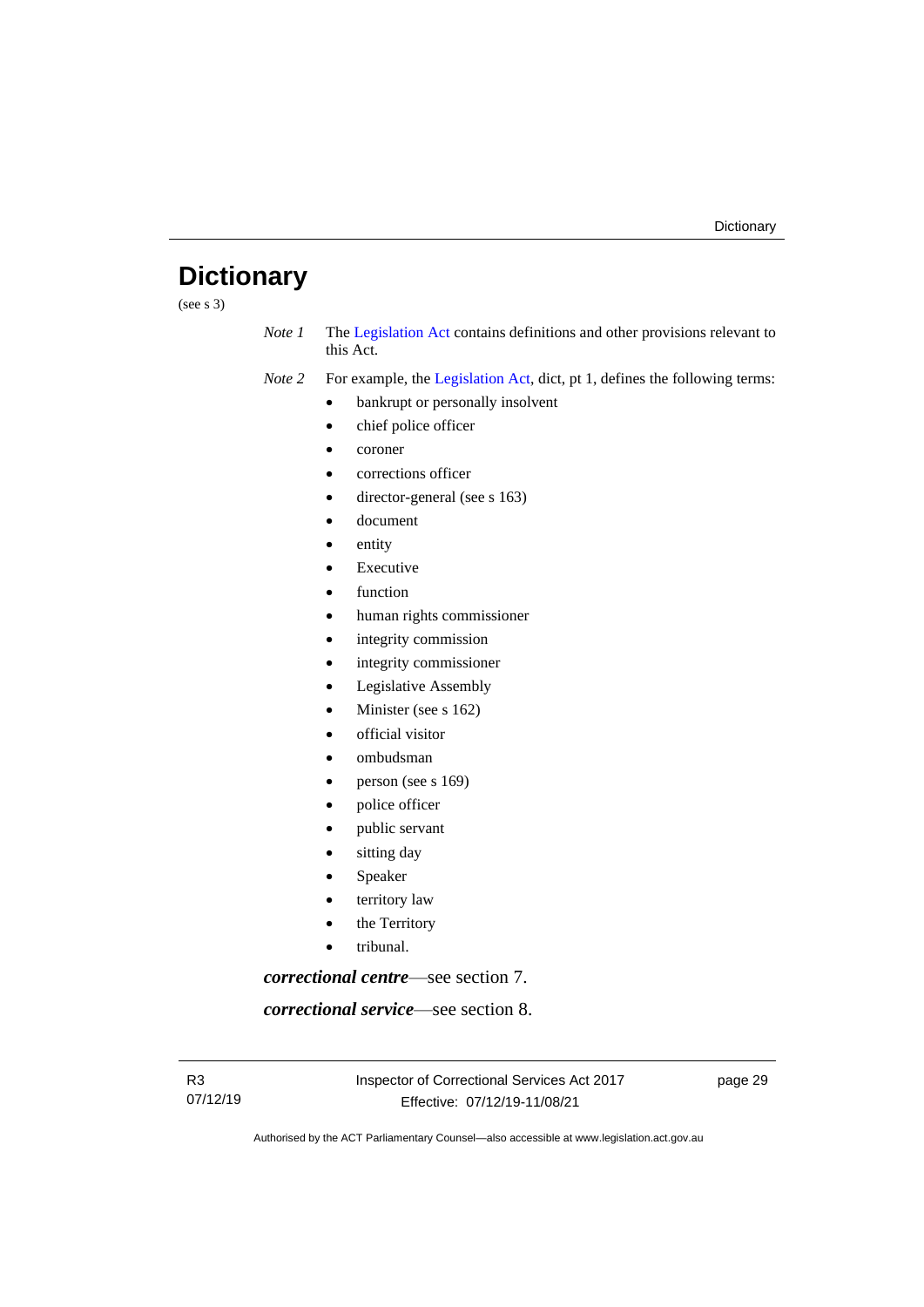#### *detainee*—

- (a) for the *[Corrections Management Act 2007](http://www.legislation.act.gov.au/a/2007-15)*—see that Act, dictionary; or
- (b) for the *[Children and Young People Act 2008](http://www.legislation.act.gov.au/a/2008-19)*—means a young detainee as defined in that Act, section 95.

*inspector* means the inspector of correctional services appointed under section 9.

*relevant director-general* means, for a matter that relates to—

- (a) a correctional centre under the *[Corrections Management](http://www.legislation.act.gov.au/a/2007-15)  Act [2007](http://www.legislation.act.gov.au/a/2007-15)* or a correctional service provided in relation to a correctional centre—the director-general responsible for administering that Act; or
- (b) a detention place under the *[Children and Young People Act](http://www.legislation.act.gov.au/a/2008-19) 2008* or a correctional service provided in relation to a detention place—the director-general responsible for administering that Act.

*relevant Minister* means, for a matter that relates to—

- (a) a correctional centre under the *[Corrections Management](http://www.legislation.act.gov.au/a/2007-15)  Act [2007](http://www.legislation.act.gov.au/a/2007-15)* or a correctional service provided in relation to a correctional centre—the Minister responsible for administering that Act; or
- (b) a detention place under the *[Children and Young People Act](http://www.legislation.act.gov.au/a/2008-19) 2008* or a correctional service provided in relation to a detention place—the Minister responsible for administering that Act.

R3 07/12/19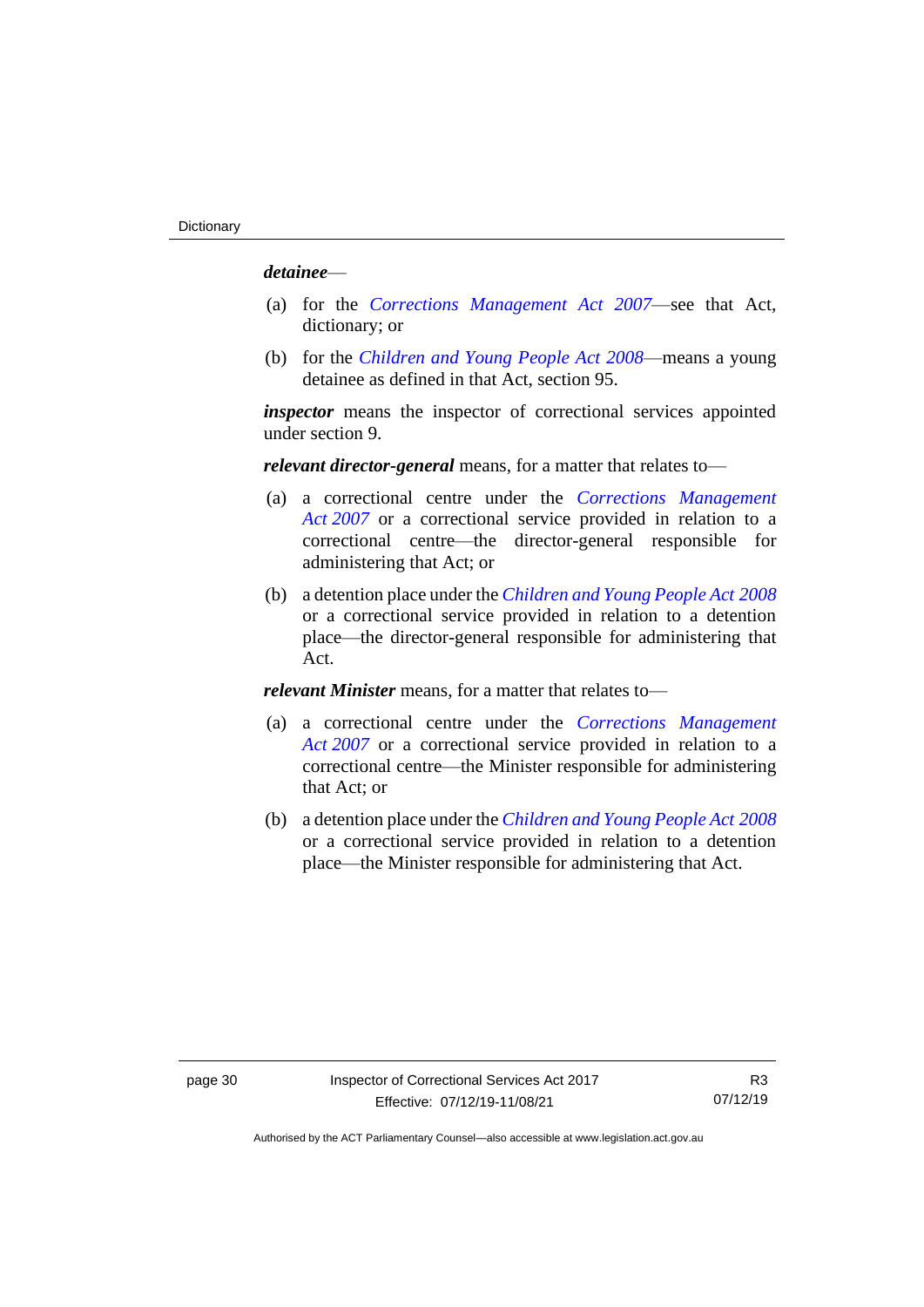# <span id="page-36-1"></span><span id="page-36-0"></span>**Endnotes**

### **1 About the endnotes**

Amending and modifying laws are annotated in the legislation history and the amendment history. Current modifications are not included in the republished law but are set out in the endnotes.

Not all editorial amendments made under the *[Legislation Act 2001](http://www.legislation.act.gov.au/a/2001-14)*, part 11.3 are annotated in the amendment history. Full details of any amendments can be obtained from the Parliamentary Counsel's Office.

Uncommenced amending laws are not included in the republished law. The details of these laws are underlined in the legislation history. Uncommenced expiries are underlined in the legislation history and amendment history.

If all the provisions of the law have been renumbered, a table of renumbered provisions gives details of previous and current numbering.

The endnotes also include a table of earlier republications.

| $A = Act$                                    | $NI =$ Notifiable instrument              |
|----------------------------------------------|-------------------------------------------|
| $AF =$ Approved form                         | $o = order$                               |
| $am = amended$                               | $om = omitted/repealed$                   |
| $amdt = amendment$                           | $ord = ordinance$                         |
| $AR = Assembly resolution$                   | $orig = original$                         |
| $ch = chapter$                               | par = paragraph/subparagraph              |
| $CN =$ Commencement notice                   | $pres = present$                          |
| $def = definition$                           | $prev = previous$                         |
| $DI = Disallowable instrument$               | $(\text{prev}) = \text{previously}$       |
| $dict = dictionary$                          | $pt = part$                               |
| $disallowed = disallowed by the Legislative$ | $r = rule/subrule$                        |
| Assembly                                     | $reloc = relocated$                       |
| $div = division$                             | $remum = renumbered$                      |
| $exp = expires/expired$                      | $R[X]$ = Republication No                 |
| $Gaz = gazette$                              | $RI = reissue$                            |
| $hdg =$ heading                              | $s = section/subsection$                  |
| $IA = Interpretation Act 1967$               | $sch = schedule$                          |
| $ins = inserted/added$                       | $sdiv = subdivision$                      |
| $LA =$ Legislation Act 2001                  | $SL = Subordinate$ law                    |
| $LR =$ legislation register                  | $sub =$ substituted                       |
| $LRA =$ Legislation (Republication) Act 1996 | underlining = whole or part not commenced |
| $mod = modified/modification$                | or to be expired                          |
|                                              |                                           |

### <span id="page-36-2"></span>**2 Abbreviation key**

R3 07/12/19 Inspector of Correctional Services Act 2017 Effective: 07/12/19-11/08/21

page 31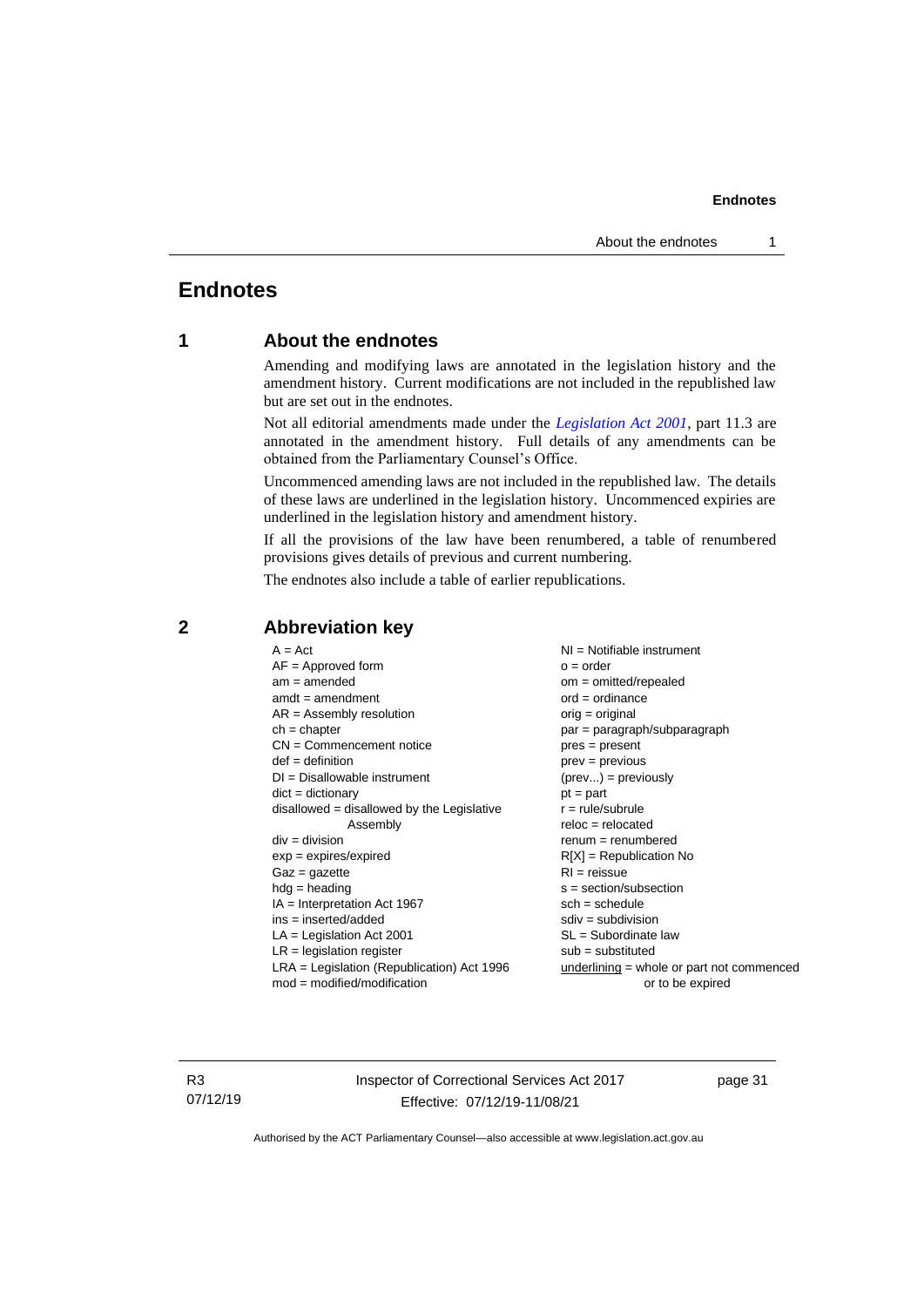3 Legislation history

### <span id="page-37-0"></span>**3 Legislation history**

**Inspector of Correctional Services Act 2017 A2017-47** notified LR 7 December 2017 s 1, s 2 commenced 7 December 2017 (LA s 75 (1)) s 40, sch 1 commenced 7 December 2019 (s 2 (3))

remainder commenced 8 December 2017 (s 2 (1))

as amended by

#### **[Integrity Commission Act 2018](http://www.legislation.act.gov.au/a/2018-52#history) A2018-52 sch 1 pt 1.14 (as am by [A2019-18](https://www.legislation.act.gov.au/a/2019-18) s 4)**

notified LR 11 December 2018 s 1, s 2 commenced 11 December 2018 (LA s 75 (1)) sch 1 pt 1.14 commenced 1 December 2019 (s 2 (2) (a) as am by [A2019-18](https://www.legislation.act.gov.au/a/2019-18) s 4)

#### **[Integrity Commission Amendment Act 2019](https://www.legislation.act.gov.au/a/2019-18/) A2019-18 s 4**

notified LR 14 June 2019

s 1, s 2 commenced 14 June 2019 (LA s 75 (1))

- s 3, s 4 commenced 15 June 2019 (s 2 (1))
- *Note* This Act only amends th[e Integrity Commission Act 2018](http://www.legislation.act.gov.au/a/2018-52#history) A2018-52.

page 32 Inspector of Correctional Services Act 2017 Effective: 07/12/19-11/08/21

R3 07/12/19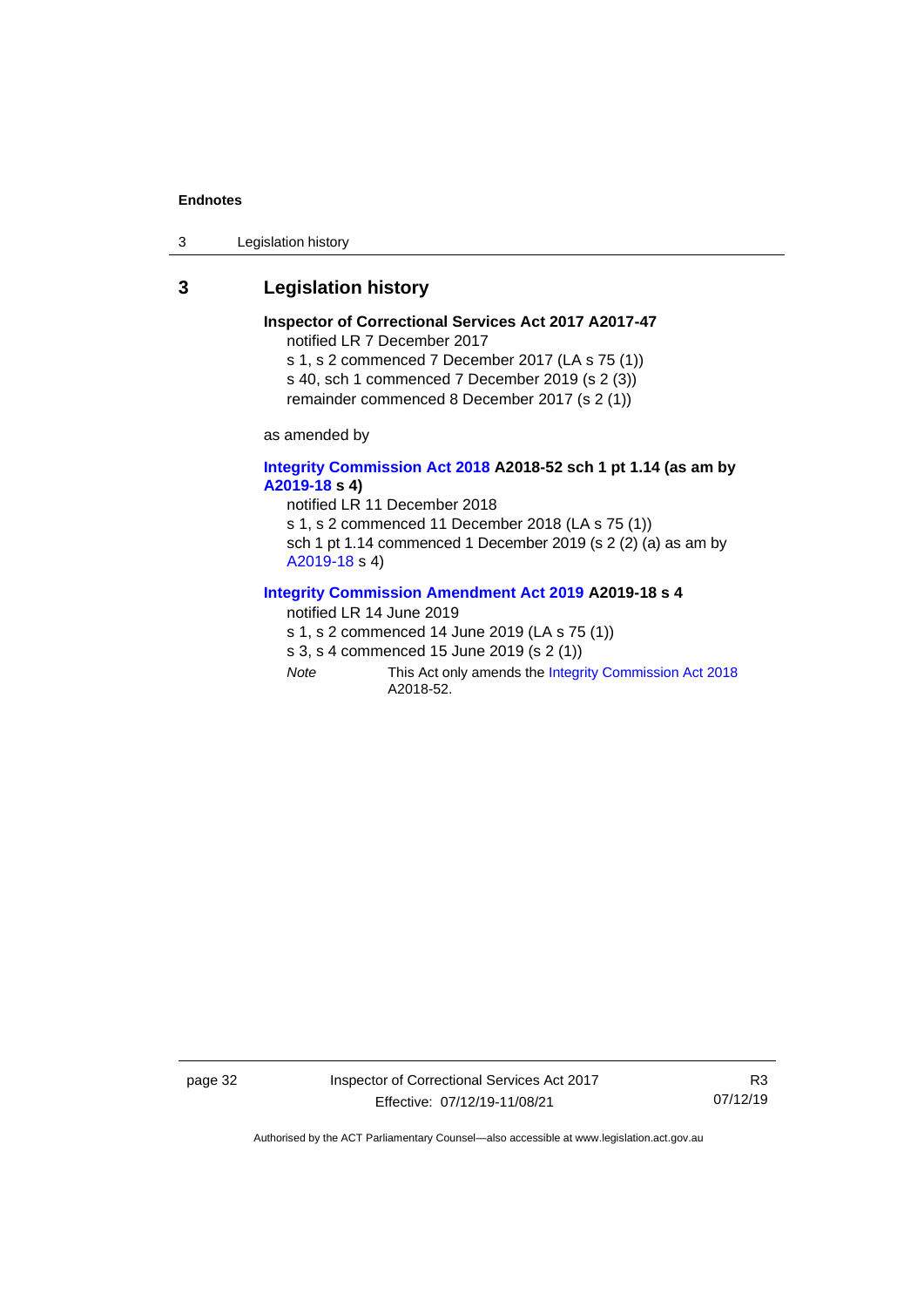Amendment history 4

#### <span id="page-38-0"></span>**4 Amendment history**

**Commencement** s 2 om LA s 89 (4) **What is a** *correctional centre***?** s 7 am [A2017-47](https://www.legislation.act.gov.au/a/2017-47/#history) amdts 1.17-1.19 **Functions—examination and review**<br>s 18 am A2017-47 amd am [A2017-47](https://www.legislation.act.gov.au/a/2017-47/#history) amdt 1.20 **Cooperation with other entities** s 31 **am [A2018-52](http://www.legislation.act.gov.au/a/2018-52#history) amdt 1.85[; A2017-47](https://www.legislation.act.gov.au/a/2017-47/#history) amdt 1.21; pars renum R3** LA **Inspector may refer matter to investigative entity** s 32 am [A2018-52](http://www.legislation.act.gov.au/a/2018-52#history) amdt 1.86 **Cooperation with inspector**<br>s 33 am A2018 am [A2018-52](http://www.legislation.act.gov.au/a/2018-52#history) amdt 1.87, amdt 1.88; pars renum R2 LA **Review of Act** s 39 exp 8 December 2024 (s 39 (3)) **Amendments** om LA s  $89(3)$ **Legislation amended—sch 1** s 40 om LA s 89 (3) **Legislation amended—sch 2** s 41 om LA s 89 (3) **Amendments—extended application of Act** sch 1 om LA s 89 (3) **Consequential amendments** sch 2 om LA s 89 (3) **Dictionary** dict am [A2018-52](http://www.legislation.act.gov.au/a/2018-52#history) amdt 1.89 def *detainee* sub [A2017-47](https://www.legislation.act.gov.au/a/2017-47/#history) amdt 1.22

R3 07/12/19 Inspector of Correctional Services Act 2017 Effective: 07/12/19-11/08/21

page 33